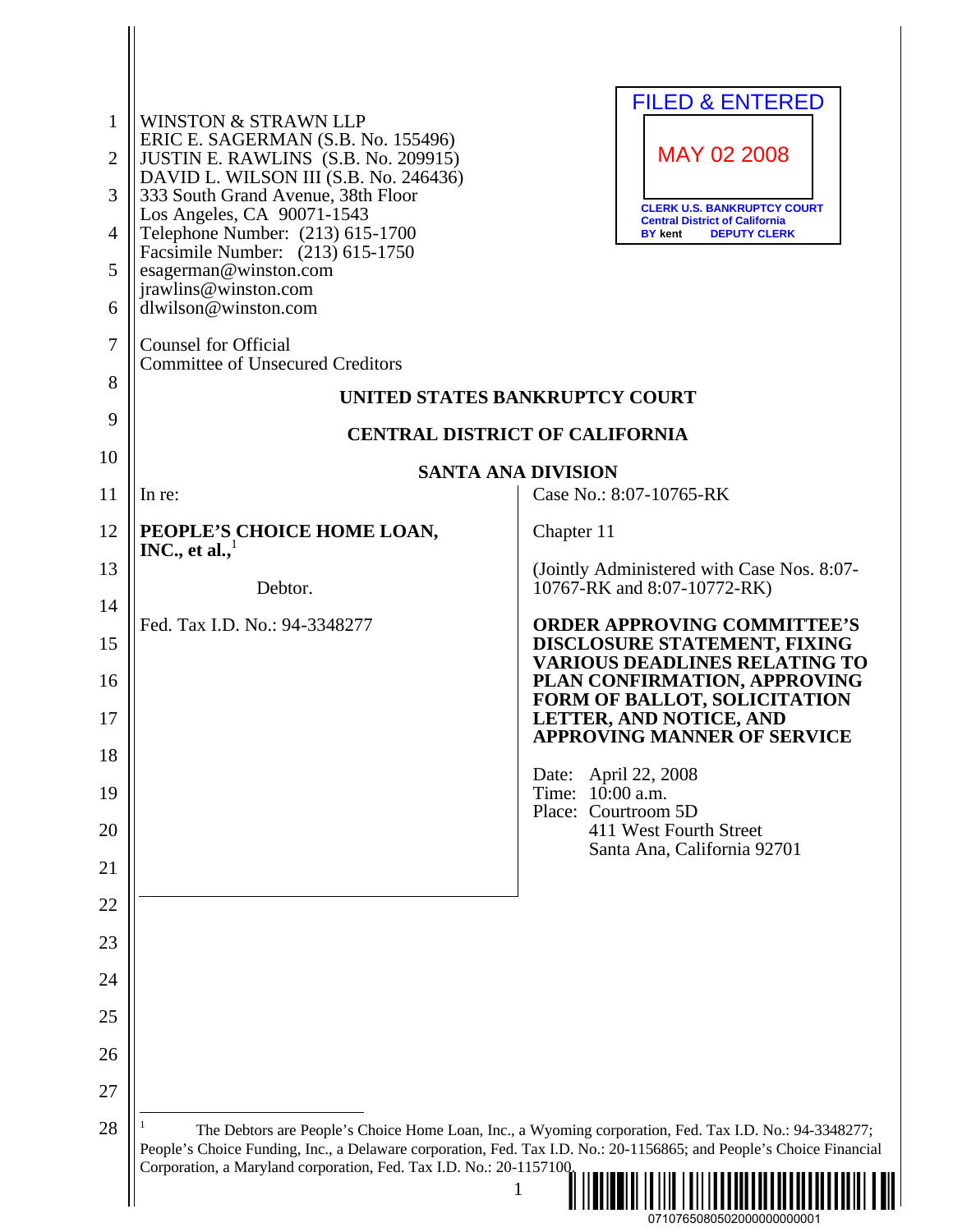| $\mathbf{1}$   |                           | The disclosure statement (as amended, the "Disclosure Statement") of the Official                      |
|----------------|---------------------------|--------------------------------------------------------------------------------------------------------|
| $\overline{2}$ |                           | Committee of Unsecured Creditors (the "Committee") relating to People's Choice Home Loan, Inc.,        |
| 3              |                           | a Wyoming corporation, People's Choice Funding, Inc., a Delaware corporation, and People's             |
| $\overline{4}$ |                           | Choice Financial Corporation, a Maryland corporation, collectively debtors and debtors in              |
| 5              |                           | possession (herein the "Debtors"), referring to the plan of reorganization (as amended, the "Plan") of |
| 6              |                           | the Committee, came on for hearing before this Court on April 22, 2008. Notice of this matter was      |
| $\overline{7}$ |                           | proper and appropriate under the circumstances and no further notice is required. The Court            |
| 8              |                           | considered all papers filed in this matter and the arguments and representations of counsel presented  |
| 9              |                           | at the April 22, 2008 hearing as well as the three prior hearings held on April 7, 2008, April 14,     |
| 10             |                           | 2008, and April 16, 2008 with respect to the adequacy of the information in the Disclosure             |
| 11             |                           | Statement. The Court has determined that the Disclosure Statement contains adequate information        |
| 12             |                           | within the meaning of Section 1125 of the Bankruptcy Code. Based on the foregoing, and good            |
| 13             | cause appearing therefor, |                                                                                                        |
| 14             |                           | IT IS ORDERED that:                                                                                    |
|                |                           |                                                                                                        |
| 15             | A.                        | <b>The Disclosure Statement and Plan Briefing Schedule</b>                                             |
| 16             | 1.                        | The Disclosure Statement is approved.                                                                  |
| 17             | 2.                        | All objections to the Disclosure Statement have been settled or are overruled.                         |
| 18             | 3.                        | The hearing to consider confirmation of the Plan shall commence on July 23, 2008, at                   |
| 19             |                           | 9:00 a.m. (the "Confirmation Hearing").                                                                |
| 20             | 4.                        | The briefing schedule set forth on Exhibit 1 is hereby adopted.                                        |
| 21             | 5.                        | Any memorandum and evidence in support of or opposing confirmation of the Plan                         |
| 22             |                           | shall be filed with the Bankruptcy Court and served on the United States Trustee, the Debtors, the     |
| 23             |                           | U.S. Securities and Exchange Commission, the Internal Revenue Service, and all other parties who       |
| 24             |                           | have requested special notice in these cases (the "Special Notice Parties") so as to be actually       |
| 25             |                           | received by the deadlines set forth on Exhibit 1 (provided that notice through the Court's electronic  |
| 26             |                           | filing system shall be sufficient).                                                                    |
| 27             | 6.                        | ANY OBJECTIONS TO PLAN CONFIRMATION THAT ARE NOT FILED                                                 |

 $\mathop{\rm II}\nolimits$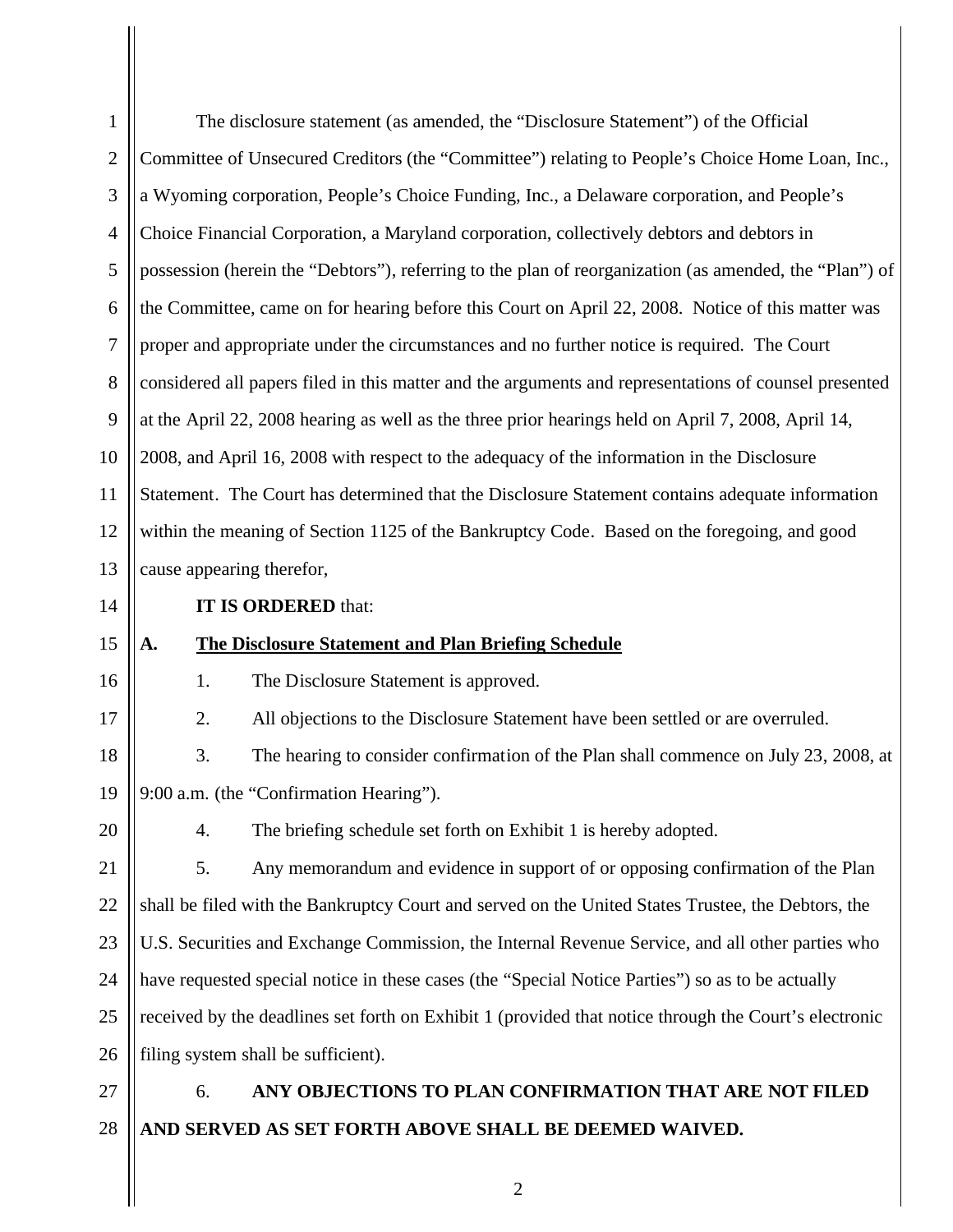7. Any evidence that is not timely filed and served should be stricken from the record and not be considered in determining any contested matter at the Confirmation Hearing.

3

4

5

6

7

1

2

## **B. The Committee Support Letter**

8. The cover letter in support of the Plan prepared by the Committee is approved in substantially the form attached as Exhibit 2 (the "Committee Letter"). The Committee is authorized, but not directed, to include the Committee Letter in any Solicitation Package (defined below).

## **C. Solicitation Procedures, Ballots, Notices, and Balloting Deadline**

8 9 10 11 12 13 9. The "Solicitation Package" referenced on Exhibit 1 shall be composed of (a) the approved Disclosure Statement, (b) a copy of the Plan, and (c) a notice of the hearing regarding confirmation of the Plan and various deadlines relating to the plan (the "Confirmation Hearing Notice"). The Solicitation Package shall be distributed to all creditors, all equity security holders, the Debtors, the United States Trustee, the U.S. Securities and Exchange Commission, the Internal Revenue Service, and the Special Notice Parties.

14 15 16 17 18 19 20 21 22 23 24 25 10. XRoads Case Management Services (the "Balloting Agent") shall include a ballot in each Solicitation Package sent to members entitled to vote under the Plan (Classes 3A through 3C and Classes 4A through 4C under the Plan) (the "Ballots"). The Committee is authorized, but not directed, to direct the Balloting Agent to include a solicitation letter in substantially the form of the letter attached as Exhibit 3 (the "Solicitation Letter"), which is hereby approved. Under the Plan, certain classes of creditors and interest holders are unimpaired as defined in section 1124 of the Bankruptcy Code and are conclusively presumed to have accepted the Plan pursuant to section 1126(f) of the Bankruptcy Code. The solicitation of votes from such creditors and interest holders is not required and therefore no Ballots will be sent to said parties. Further, under the Plan, certain classes of creditors and interest holders will receive no recovery and are deemed to have rejected the Plan pursuant to section  $1126(g)$  of the Bankruptcy Code. The solicitation of votes from such creditors and interest holders is not required and therefore no Ballots will be sent to said parties.

26 27 11. The form of the Ballots to be mailed to creditors in Classes 3A through 3C and Classes 4A through 4C under the Plan shall substantially conform to the Ballot attached hereto as

28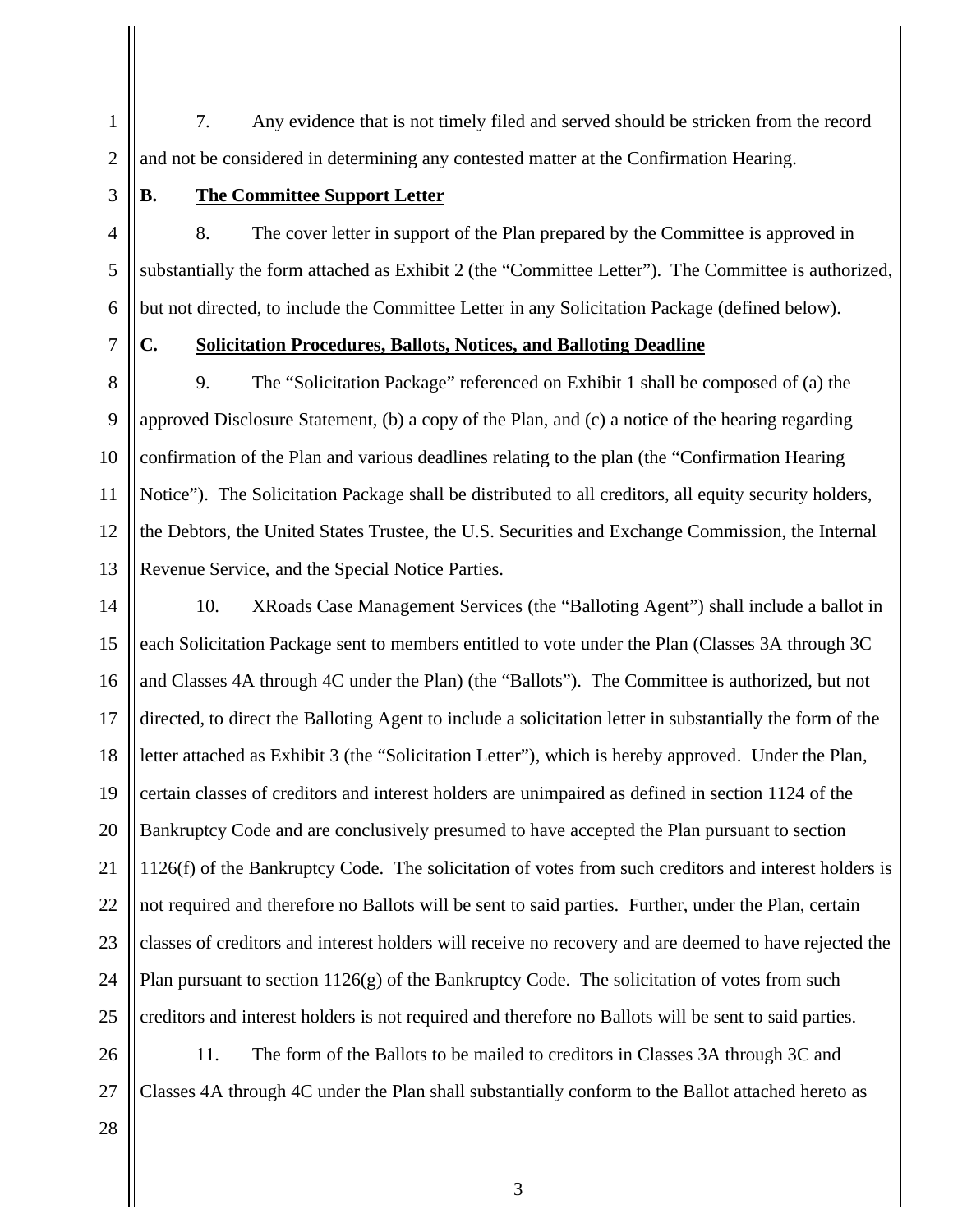1 2 Exhibit 4, which form is approved and shall be used in connection with the solicitation of votes on the Plan.

12. The form of the Confirmation Hearing Notice shall substantially conform to the notice attached hereto as Exhibit 5 and is approved.

5 6 7 13. Service of the Confirmation Hearing Notice and distribution of the Plan and the Disclosure Statement, as set forth herein, shall constitute full compliance with Rule 3017(d) of the Federal Rules of Bankruptcy Procedure.

## **D. Tabulation**

3

4

8

25

26

27

28

9 10 14. The "Balloting Deadline" on Exhibit 1 sets forth the deadline by which Ballots must be received in order to be counted.

11 12 15. The Balloting Agent shall tabulate the ballots and prepare the appropriate reports with respect thereto.

13 14 15 16. The Balloting Agent is directed to maintain true, complete and accurate records of all Ballots received, including but not limited to the date and time of such receipt and method of delivery.

16 17 17. The amount or priority of a claim or interest solely for purposes of voting and Ballot tabulation (and not for the purpose of allowance of or distribution on account of a claim) will be:

18 19 20 21 22 23 24 (a) For a claim or interest that is listed in the Debtors' Schedules, but not identified as contingent, unliquidated or disputed or scheduled as zero and that has not been objected to in any fashion, is not subject to a right of setoff, or that has not been disallowed, waived, or withdrawn by Order of the Court, stipulation, or otherwise prior to the Confirmation Hearing, and for which no proof of claim has been timely filed, the claim or interest amount as identified in the Schedules (the "Scheduled Amount");

> (b) For a timely filed proof of claim or interest that is filed in a specified, liquidated amount and that is not the subject of an objection filed before the date of the Confirmation Hearing, is not subject to a right of setoff, or that has not been disallowed, waived, or withdrawn by Order of the Court, stipulation,

> > 4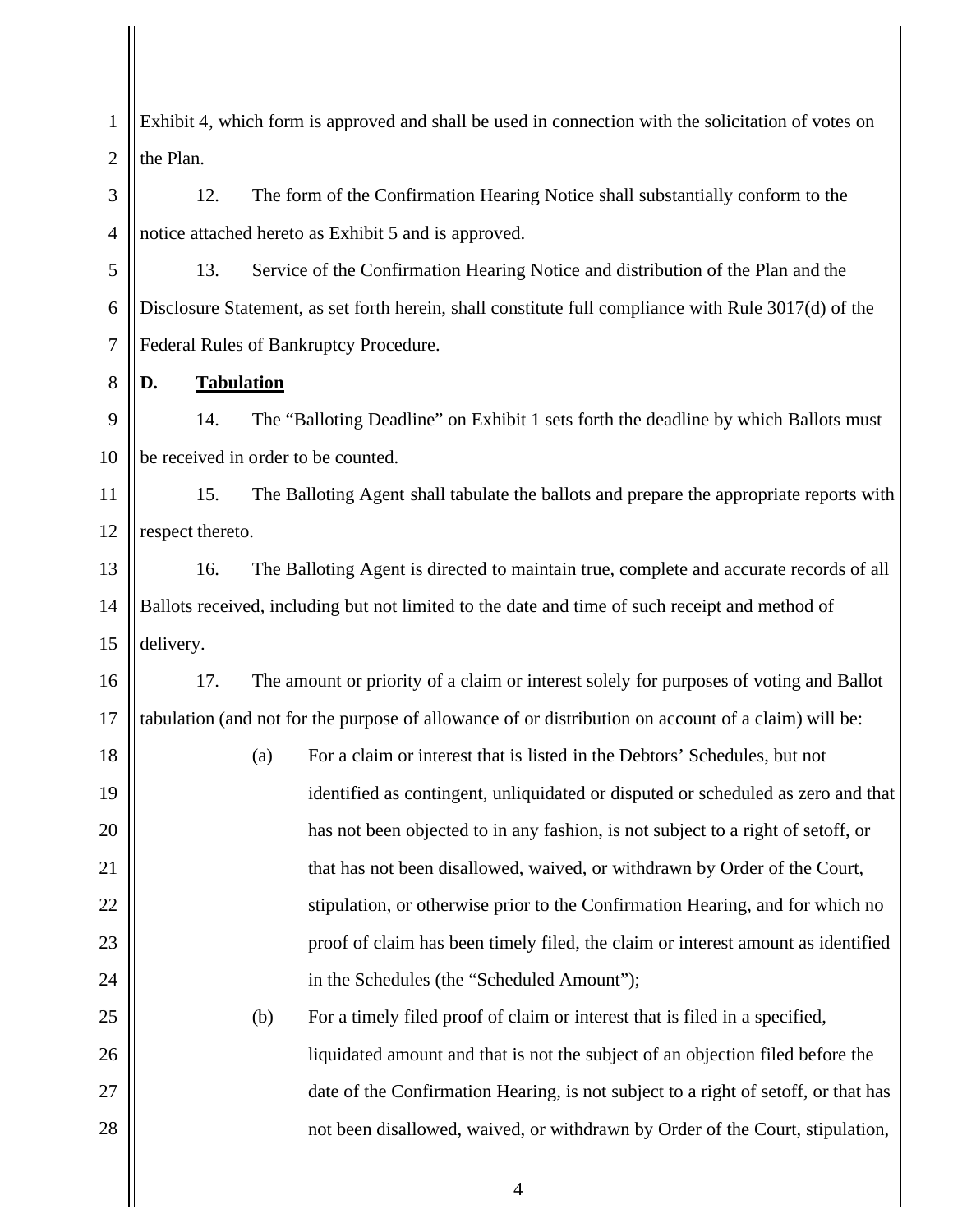| $\mathbf{1}$   |                 |     | or otherwise prior to the Confirmation Hearing, the specified liquidated            |
|----------------|-----------------|-----|-------------------------------------------------------------------------------------|
| $\overline{2}$ |                 |     | amount in such proof of claim or proof of interest (the "Proof of Claim             |
| 3              |                 |     | Amount");                                                                           |
| 4              |                 | (c) | For a claim or interest that is the subject of an objection in whole or in part     |
| 5              |                 |     | before the Confirmation Hearing, only the undisputed amount, if any, of such        |
| 6              |                 |     | claim or interest, unless such claim or interest is temporarily allowed under       |
| 7              |                 |     | Bankruptcy Rule 3018(a);                                                            |
| 8              |                 | (d) | If a proof of claim or proof interest has been amended, the last timely received    |
| 9              |                 |     | proof of claim or proof of interest shall govern;                                   |
| 10             |                 | (e) | If a claim has been estimated (in amount or priority) or otherwise allowed for      |
| 11             |                 |     | voting purposes by order of the Court, such claim is temporarily allowed in         |
| 12             |                 |     | the amount and class so estimated or allowed by the Court for voting purposes       |
| 13             |                 |     | only, and not for purposes of allowance or distribution.                            |
| 14             | 18.             |     | The Balloting Agent shall also adhere to the following guidelines in tabulating the |
| 15             | <b>Ballots:</b> |     |                                                                                     |
| 16             |                 | (a) | Any creditor whose claim is the subject of a pending objection shall not be         |
| 17             |                 |     | entitled to vote on the Plan and such creditor's vote shall not be counted in       |
| 18             |                 |     | determining whether the requirements of section 1126(e) of the Bankruptcy           |
| 19             |                 |     | Code have been met unless such claim has been temporarily allowed for               |
| 20             |                 |     | voting purposes by order of this Court by the Balloting Deadline. The               |
| 21             |                 |     | deadlines for filing and serving or responding to any motion or stipulation for     |
| 22             |                 |     | temporary allowance or disallowance of a claim (but only for purposes of            |
| 23             |                 |     | determining who may vote on the Plan) are set forth on Exhibit 1. Any such          |
| 24             |                 |     | motions or responses shall be served on the counsel to the Debtors, counsel to      |
| 25             |                 |     | the Committee, and the Office of the United States Trustee.                         |
| 26             |                 | (b) | If an entity submits a Ballot for a claim or interest (i) for which there is no     |
| 27             |                 |     | timely proof of claim or proof of interest filed asserting a Proof of Claim         |
| 28             |                 |     | Amount and for which there is no corresponding Scheduled Amount, or                 |
|                |                 |     | 5                                                                                   |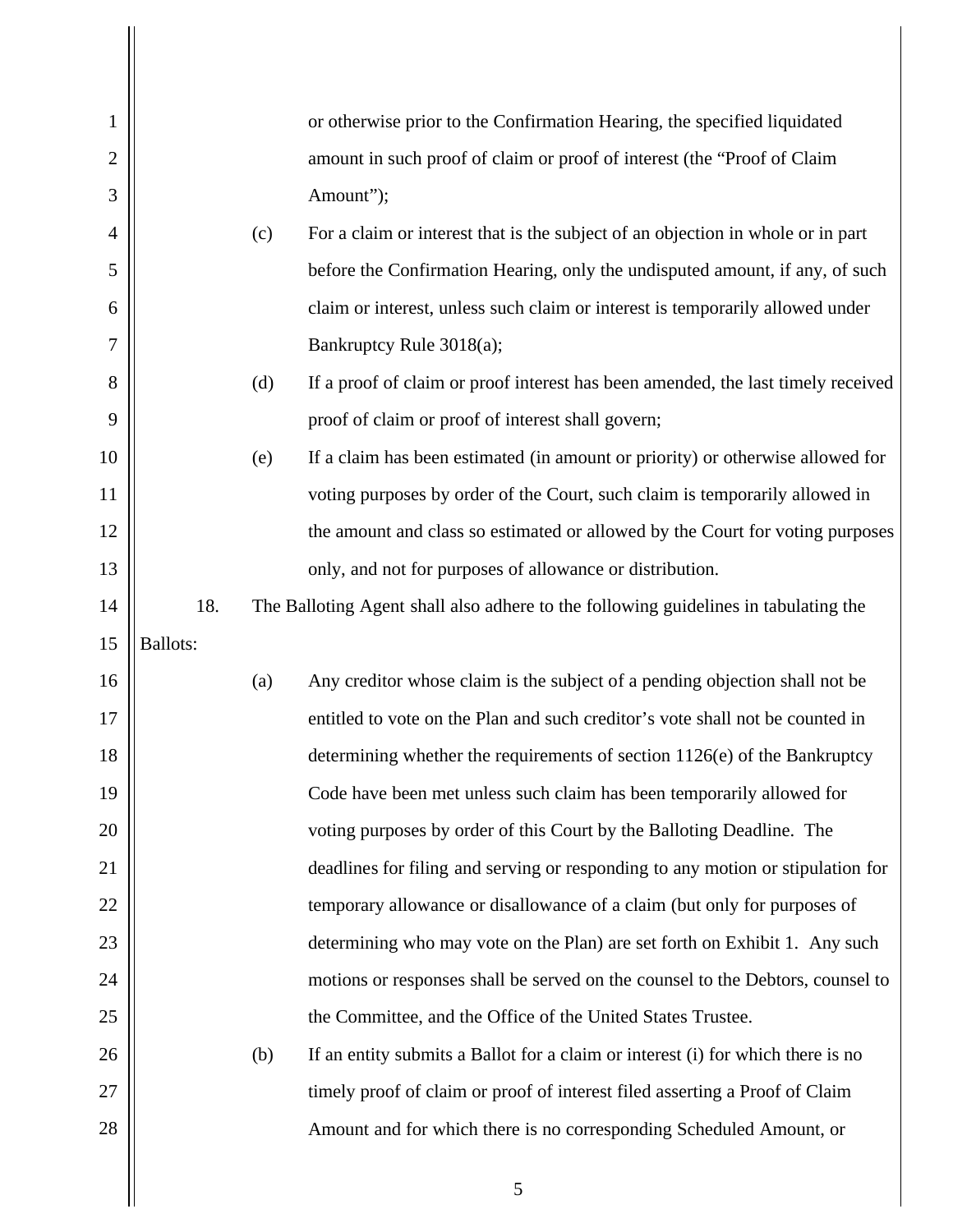| 1              |     | (ii) which is the subject of an unresolved objection filed prior to the               |
|----------------|-----|---------------------------------------------------------------------------------------|
| $\overline{c}$ |     | Confirmation Hearing, such Ballot will not be counted unless otherwise                |
| 3              |     | ordered by the Court.                                                                 |
| 4              | (c) | If a creditor asserts duplicate claims in multiple classes, the Committee shall       |
| 5              |     | select the proper class and that creditor shall have only one vote for such           |
| 6              |     | claims and the Committee shall count only one Ballot for purposes of such             |
| 7              |     | claims.                                                                               |
| 8              | (d) | Creditors that have claims in more than one voting class under the Plan must          |
| 9              |     | submit a separate Ballot for voting their claims in each such class. Any              |
| 10             |     | creditor that requires additional copies of a Ballot either may photocopy the         |
| 11             |     | original Ballot or obtain an additional Ballot pursuant to the instructions set       |
| 12             |     | forth in the Confirmation Hearing Notice and the proposed Ballots. If any             |
| 13             |     | creditor uses any single Ballot to vote claims in more than one class, that           |
| 14             |     | Ballot will not be counted.                                                           |
| 15             | (e) | If any entity casts more than one eligible Ballot with respect to the same claim      |
| 16             |     | or interest before the Balloting Deadline, the last Ballot received prior to the      |
| 17             |     | Balloting Deadline shall be deemed to supersede any prior Ballot(s) by such           |
| 18             |     | entity with respect to such claim or interest.                                        |
| 19             | (f) | Any Ballot that is incomplete (including any Ballot that is not legible, is not       |
| 20             |     | properly executed, or provides insufficient information to permit identification      |
| 21             |     | of the claimant) or that is not received by the Balloting Deadline shall not be       |
| 22             |     | counted; provided, however, that any Ballot that is signed but that does not          |
| 23             |     | indicate an acceptance or rejection of the Plan or that indicates both an             |
| 24             |     | acceptance and rejection of the Plan shall be deemed to be a Ballot accepting         |
| 25             |     | the Plan.                                                                             |
| 26             | 19. | The Balloting Agent is directed to file a summary of the Ballots in substantially the |
| 27             |     | form of Official Form F 3017-2 by the deadline set forth on Exhibit 1.                |
| 28             |     |                                                                                       |

 $\mathop{||}$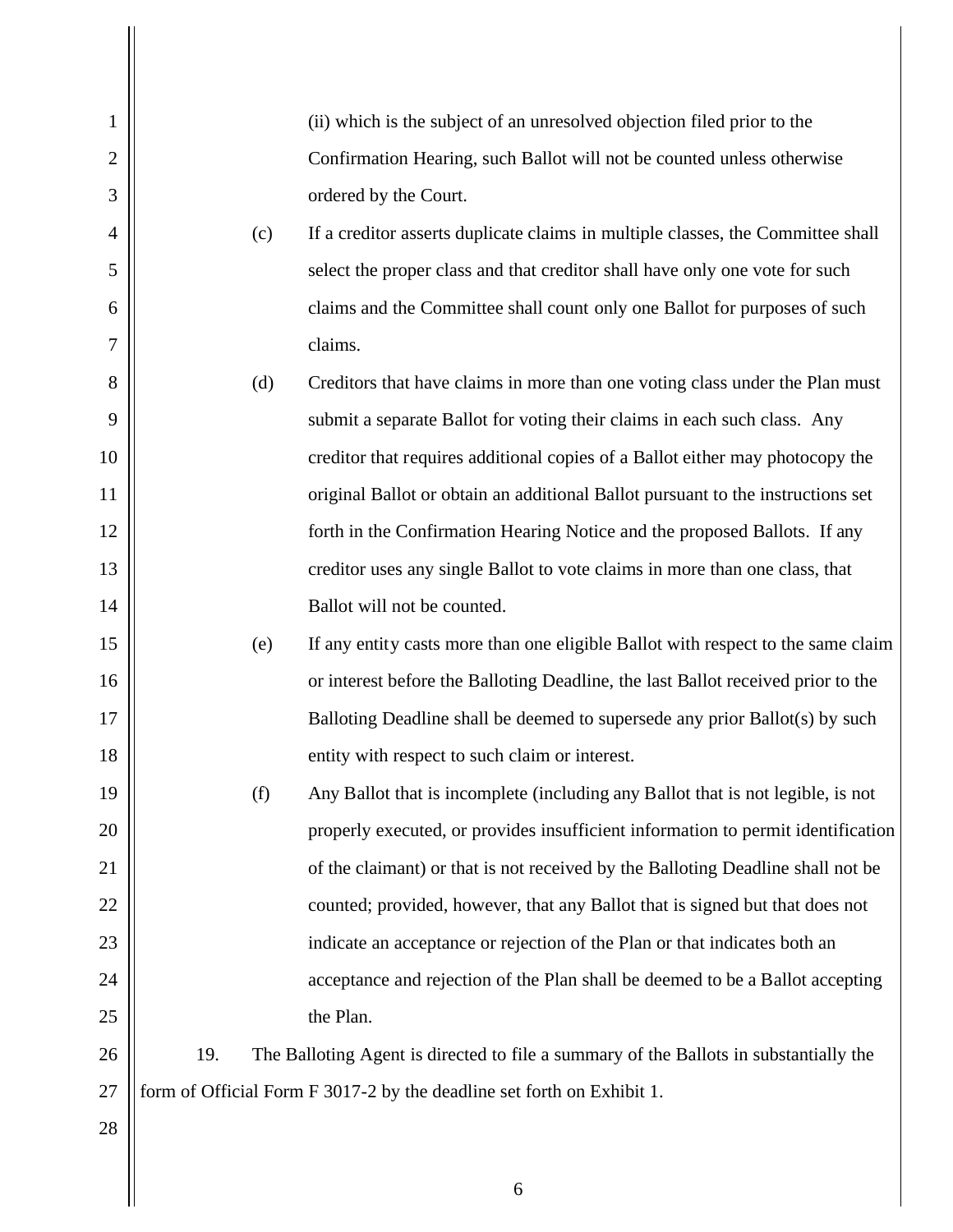20. This Order does not set a deadline for objecting to claims or interests for purposes of claims allowance and distribution. Creditors and interest holders may not rely on the absence of any objection to their proofs of claim and proofs of interest in determining whether to vote to accept or reject the Plan or as any indication that the Committee, Debtors or the Liquidating Trustee (as defined in the Plan) ultimately will not object to such claims or interest, including with respect the amount, priority or secured status of such claims or interests. 21. The Committee shall file the Plan Supplement containing forms of final documents as

 described in the Plan at least 10 days prior to the Balloting Deadline and serve those documents on the United States Trustee, the Debtors, the U.S. Securities and Exchange Commission, the Internal Revenue Service, and the Special Notice Parties.

22. The Committee shall have the right to extend the Balloting Deadline or otherwise modify or waive these procedures with respect to any Ballots, and any such extension, waiver or modification shall be indicated in connection with the submission of the report on balloting.

DATED: May 2, 2008

 23. The Committee is authorized and directed to take such steps and perform such acts as may be necessary to implement and effectuate this Order.

###

the

United States Bankruptcy Judge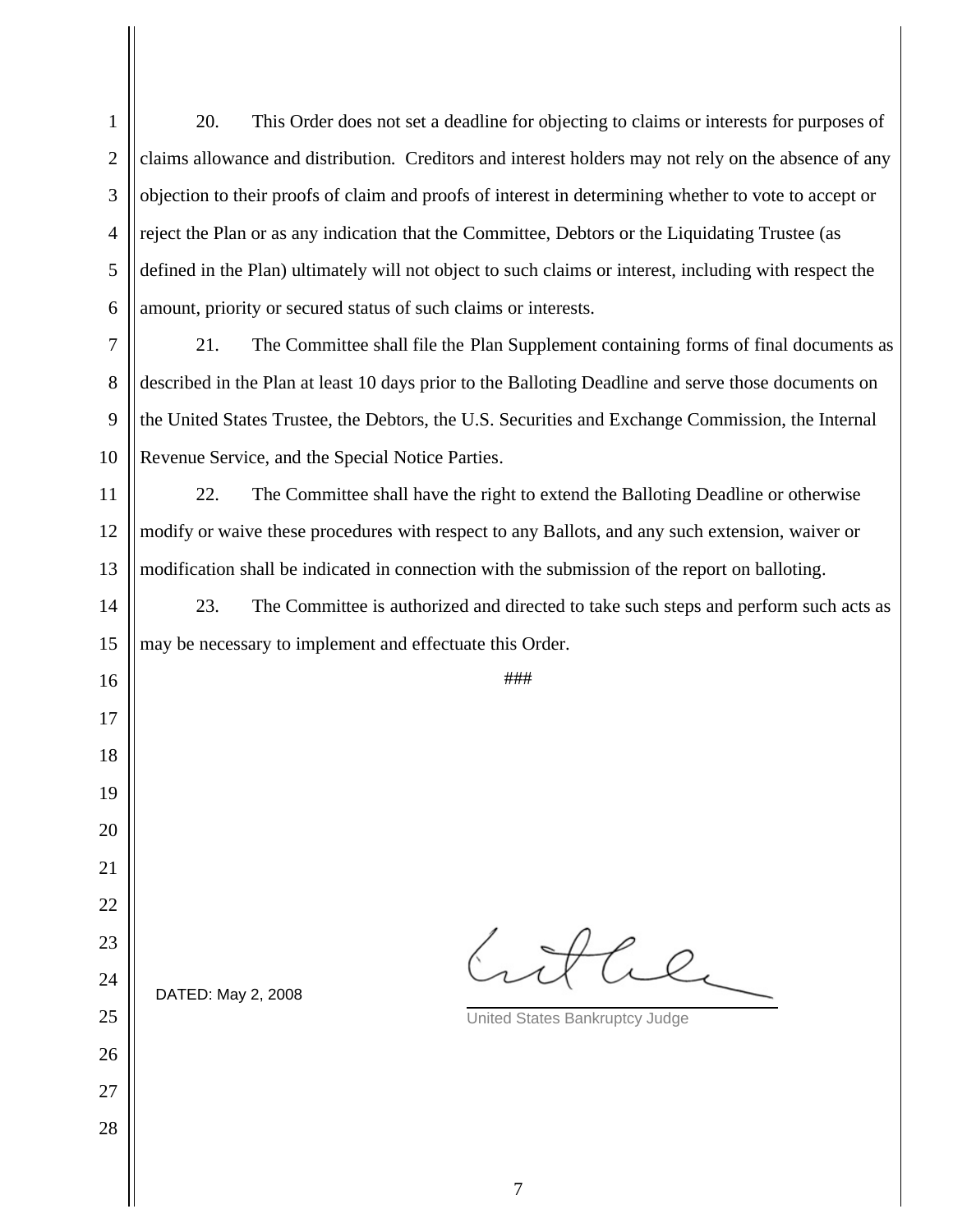| $\mathbf{1}$<br><b>EXHIBIT 1</b><br>$\sqrt{2}$<br><b>CONFIRMATION BRIEFING SCHEDULE</b><br>$\mathfrak{Z}$<br>$\overline{4}$<br>5<br>$\boldsymbol{6}$<br>$\overline{7}$<br>$8\,$<br>9<br>$10\,$<br>$11\,$<br>12<br>13<br>$14\,$<br>$15\,$<br>$16\,$<br>$17\,$<br>18<br>19<br>20<br>21<br>22<br>23<br>24<br>25<br>26<br>27<br>28 |         |
|--------------------------------------------------------------------------------------------------------------------------------------------------------------------------------------------------------------------------------------------------------------------------------------------------------------------------------|---------|
|                                                                                                                                                                                                                                                                                                                                |         |
|                                                                                                                                                                                                                                                                                                                                |         |
|                                                                                                                                                                                                                                                                                                                                |         |
|                                                                                                                                                                                                                                                                                                                                |         |
|                                                                                                                                                                                                                                                                                                                                |         |
|                                                                                                                                                                                                                                                                                                                                |         |
|                                                                                                                                                                                                                                                                                                                                |         |
|                                                                                                                                                                                                                                                                                                                                |         |
|                                                                                                                                                                                                                                                                                                                                |         |
|                                                                                                                                                                                                                                                                                                                                |         |
|                                                                                                                                                                                                                                                                                                                                |         |
|                                                                                                                                                                                                                                                                                                                                |         |
|                                                                                                                                                                                                                                                                                                                                |         |
|                                                                                                                                                                                                                                                                                                                                |         |
|                                                                                                                                                                                                                                                                                                                                |         |
|                                                                                                                                                                                                                                                                                                                                |         |
|                                                                                                                                                                                                                                                                                                                                |         |
|                                                                                                                                                                                                                                                                                                                                |         |
|                                                                                                                                                                                                                                                                                                                                |         |
|                                                                                                                                                                                                                                                                                                                                |         |
|                                                                                                                                                                                                                                                                                                                                |         |
|                                                                                                                                                                                                                                                                                                                                |         |
|                                                                                                                                                                                                                                                                                                                                |         |
|                                                                                                                                                                                                                                                                                                                                |         |
|                                                                                                                                                                                                                                                                                                                                |         |
|                                                                                                                                                                                                                                                                                                                                |         |
|                                                                                                                                                                                                                                                                                                                                |         |
|                                                                                                                                                                                                                                                                                                                                |         |
| П                                                                                                                                                                                                                                                                                                                              | $\,8\,$ |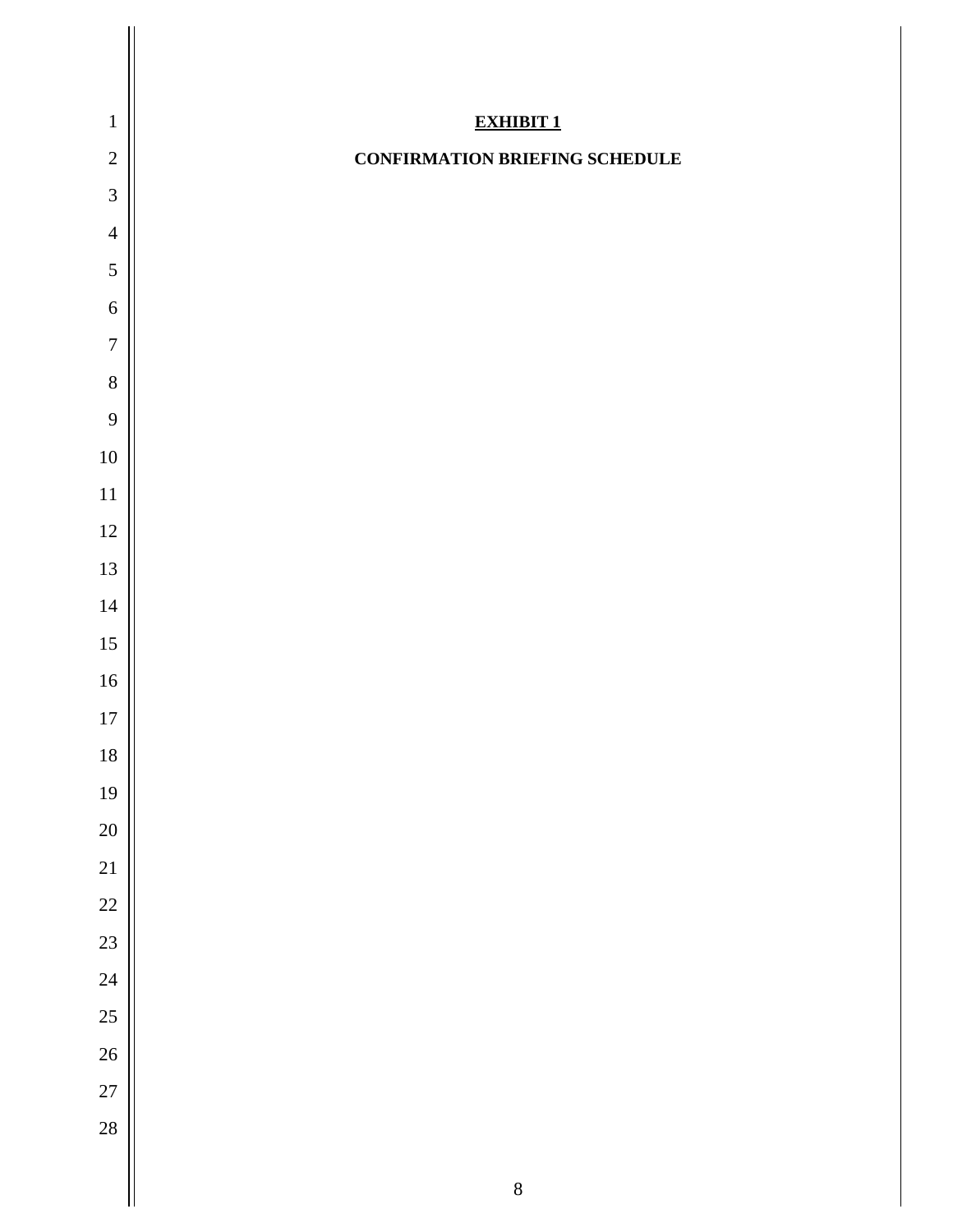| Date/Time                                      |         | <b>Description</b>                                                                                                                      |
|------------------------------------------------|---------|-----------------------------------------------------------------------------------------------------------------------------------------|
| July 23, 2008 to<br>July 25, 2008 at 9:00 a.m. | Hearing | Confirmation Hearing or start of any trial re<br>confirmation                                                                           |
| July 18, 2008                                  | 5 Days  | Last Day (" $L/D$ ") to file stipulation re<br>admissibility of exhibits or written evidentiary<br>objections                           |
| July 18, 2008 at 1:30 p.m.                     | 5 Days  | Pre-trial conference                                                                                                                    |
| July 17, 2008                                  | 6 Days  | L/D to file and serve reply briefs in support of<br>or against confirmation                                                             |
|                                                |         | Exchange of final exhibits and witness lists                                                                                            |
| July 9, 2008 at 10:30 a.m.                     | 14 Days | Hearing on motion to temporarily allow or<br>disallow claims for voting purposes                                                        |
| July 3, 2008                                   | 20 Days | L/D to reply to motions to temporarily allow<br>or disallow claims for voting purposes                                                  |
|                                                |         | L/D to file and serve briefs in support of or<br>against confirmation and submit supporting<br>evidence, including final declarations   |
|                                                |         | L/D to file summary of Ballots in substantially<br>$\bullet$<br>the form of Official Form F 3017-2                                      |
| July 2, 2008 at 5:00 p.m. PT                   | 21 Days | <b>Balloting Deadline</b>                                                                                                               |
| July 1, 2008                                   | 22 Days | Completion of depositions                                                                                                               |
| June 25, 2008                                  | 28 Days | L/D to object to motions to temporarily allow<br>or disallow claims solely for voting purposes                                          |
| June 11, 2008                                  | 42 Days | L/D to file and serve motions to temporarily<br>allow or disallow claims solely for purposes<br>of determining who may vote on the Plan |
|                                                |         | L/D to stipulate to temporary allowance or<br>disallowance of a claim solely for purposes of<br>determining who may vote on the Plan    |
| June 5, 2008                                   | 48 Days | L/D to serve Solicitation Package                                                                                                       |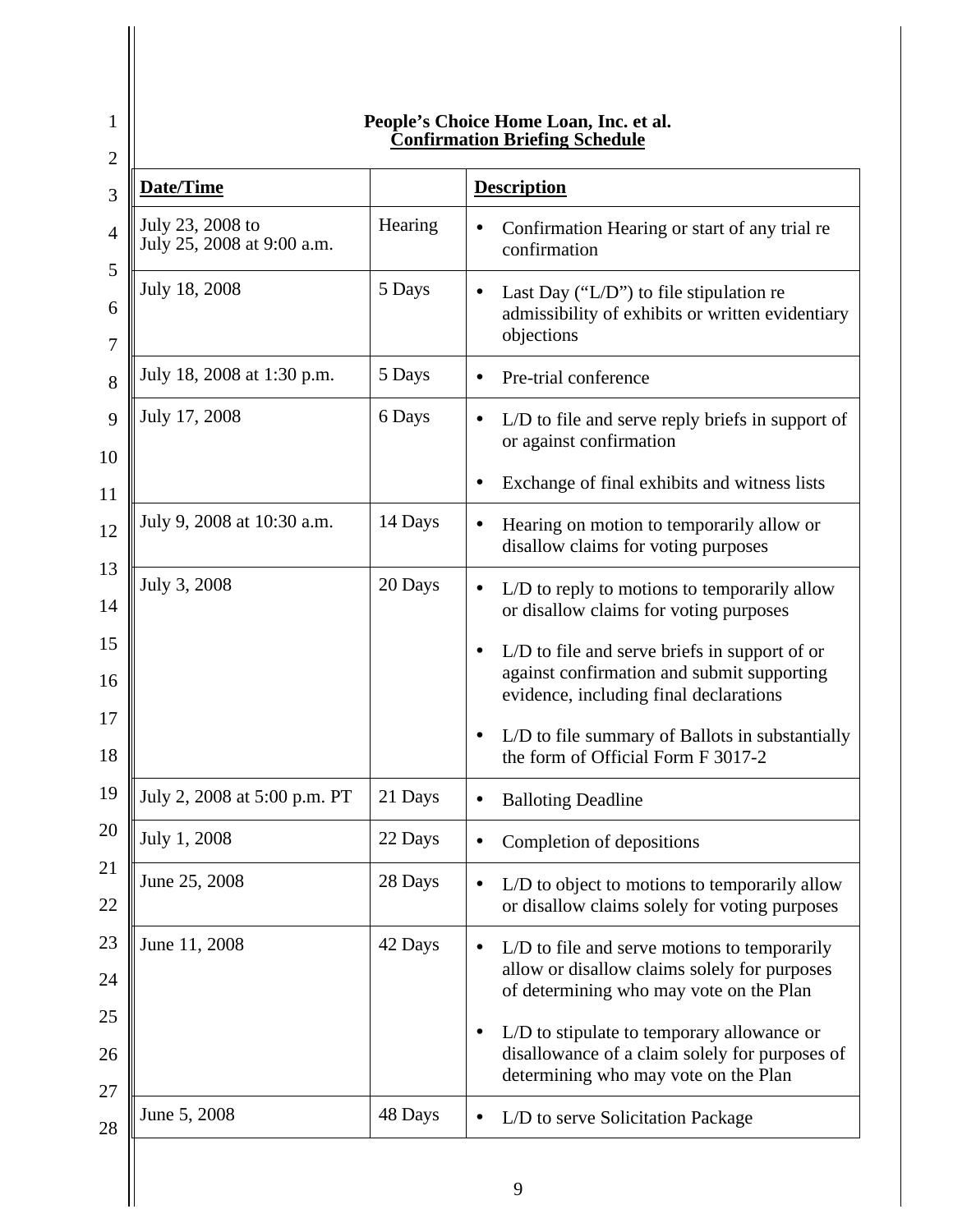| June 5, 2008 | 48 Days | Commencement of depositions                                                                                                                                                                                                                                                                                                                                                                                                      |
|--------------|---------|----------------------------------------------------------------------------------------------------------------------------------------------------------------------------------------------------------------------------------------------------------------------------------------------------------------------------------------------------------------------------------------------------------------------------------|
| June 4, 2008 | 49 Days | L/D for the plan proponent and any objecting<br>party to file and serve, to the extent any of the<br>witnesses is an expert witness, a copy of the<br>expert witness report as required under Fed.<br>R. Civ. P. 26(a)                                                                                                                                                                                                           |
|              |         | L/D for the plan proponent to file and serve a<br>preliminary exhibit list detailing all<br>documents on which the proposed witnesses<br>will base their testimony and/or which will be<br>admitted in support of confirmation                                                                                                                                                                                                   |
|              |         | L/D for any party objecting to confirmation to<br>file and serve a preliminary exhibit list<br>detailing all documents on which the proposed<br>witnesses will base their testimony and/or<br>which will be admitted in support of the<br>objections to confirmation                                                                                                                                                             |
| May 30, 2008 | 52 Days | Completion of requests for admission,<br>document production and responses to<br>interrogatories                                                                                                                                                                                                                                                                                                                                 |
| May 14, 2008 | 68 Days | L/D to serve requests for admission, document<br>requests and interrogatories                                                                                                                                                                                                                                                                                                                                                    |
| May 12, 2008 | 71 Days | L/D for any party objecting to confirmation to<br>file and serve: (a) a preliminary statement that<br>identifies and generally describes each of its<br>objections to confirmation of the Plan and<br>(b) a preliminary witness list that identifies the<br>individuals who the objecting party anticipates<br>using in support of the objections and a<br>general description of the expected testimony<br>of those individuals |
| May 5, 2008  | 79 Days | L/D for the plan proponent to file and serve:<br>(a) a preliminary statement that identifies and<br>generally describes the proponent's prima<br>facie case in support of confirmation of the<br>Plan and (b) a preliminary witness list that<br>identifies the individuals that the proponent<br>anticipates using in support of confirmation<br>and a general description of the expected<br>testimony of those individuals    |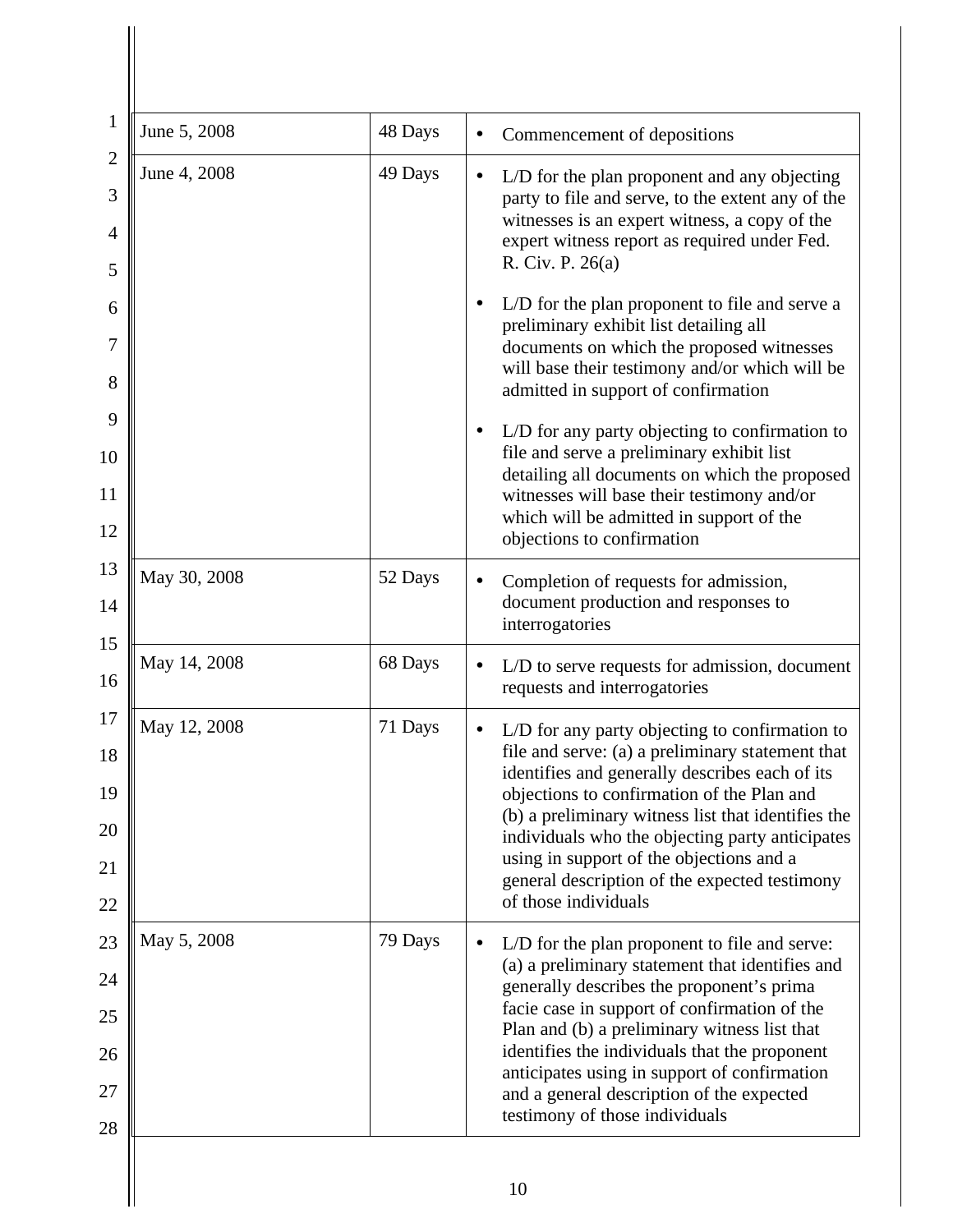| $\mathbf 1$         | <b>EXHIBIT 2</b>        |
|---------------------|-------------------------|
| $\sqrt{2}$          | <b>COMMITTEE LETTER</b> |
| $\mathfrak{Z}$      |                         |
| $\overline{4}$<br>5 |                         |
| 6                   |                         |
| $\boldsymbol{7}$    |                         |
| $\,8\,$             |                         |
| 9                   |                         |
| $10\,$              |                         |
| 11                  |                         |
| $12\,$              |                         |
| 13                  |                         |
| 14                  |                         |
| 15                  |                         |
| 16                  |                         |
| $17\,$              |                         |
| 18                  |                         |
| 19                  |                         |
| 20                  |                         |
| 21                  |                         |
| 22                  |                         |
| 23                  |                         |
| 24                  |                         |
| 25                  |                         |
| 26                  |                         |
| 27                  |                         |
| 28                  |                         |
|                     | $11\,$                  |
|                     |                         |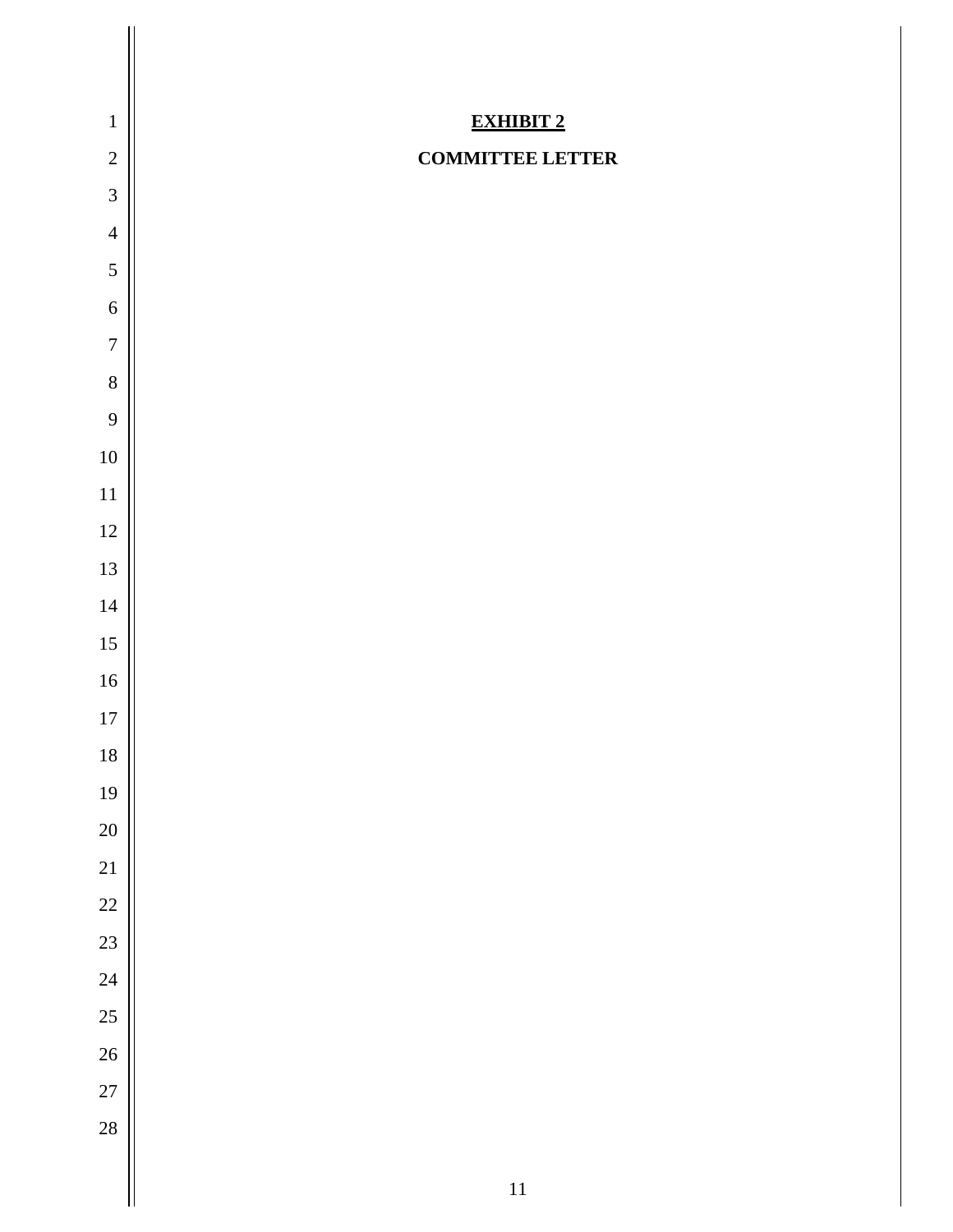| 1                   | <b>OFFICIAL COMMITTEE OF UNSECURED CREDITORS</b><br>OF PEOPLE'S CHOICE HOME LOAN, INC. et al.                                                                                                                                                                                                                  |
|---------------------|----------------------------------------------------------------------------------------------------------------------------------------------------------------------------------------------------------------------------------------------------------------------------------------------------------------|
| $\overline{2}$<br>3 | Jointly Administered under Chapter 11 Case No. 8:07-10765-RK                                                                                                                                                                                                                                                   |
|                     | UNSECURED CREDITORS OF PEOPLE'S CHOICE HOME LOAN, INC. et al. <sup>2</sup><br>TO:                                                                                                                                                                                                                              |
| $\overline{4}$<br>5 | The Official Committee of Unsecured Creditors (the "Committee") in the Chapter 11 cases of<br>People's Choice Home Loan, Inc. and affiliated debtors (the "Debtors"), writes to advise general                                                                                                                 |
| 6                   | unsecured creditors of the Committee's support for the Liquidating Plan of Reorganization under<br>Chapter 11 of the Bankruptcy Code (as amended from time to time, the "Plan").                                                                                                                               |
| 7<br>8              | Capitalized terms used but not defined herein shall have the meanings ascribed to such terms in the<br>Plan.                                                                                                                                                                                                   |
| 9                   | THE COMMITTEE RECOMMENDS THAT HOLDERS OF GENERAL UNSECURED                                                                                                                                                                                                                                                     |
| 10                  | CLAIMS VOTE TO ACCEPT THE PLAN. Each holder of a general unsecured claim must,<br>however, make its own independent decision as to whether or not the Plan is acceptable to that<br>creditor before voting to accept or reject the Plan.                                                                       |
| 11                  | PLEASE NOTE THAT EACH CREDITOR MUST SUBMIT A COMPLETED BALLOT SO                                                                                                                                                                                                                                               |
| 12                  | AS TO BE RECEIVED BY THE BALLOTING AGENT NO LATER THAN THE CLOSE OF<br>BUSINESS ON JULY 2, 2008 at 5:00 P.M. PT, IN ACCORDANCE WITH THE<br><b>INSTRUCTIONS ON THE BALLOT.</b>                                                                                                                                  |
| 13                  |                                                                                                                                                                                                                                                                                                                |
| 14                  | <b>The Plan.</b> The Committee has worked closely with management of the Debtors and the Debtors'<br>counsel in developing the Plan and submits that the Plan represents the best alternative for unsecured                                                                                                    |
| 15<br>16            | creditors. The Plan contains a global compromise among the estates. The global compromise will<br>permit the estates to avoid potentially protracted and expensive litigation over claims between and<br>among the estates, and over issues of substantive consolidation, that could delay and impair          |
| 17                  | recoveries to general unsecured creditors. The global compromise is a cornerstone of the Plan. In<br>the absence of confirmation of the Plan, it is far from certain that such a global compromise would<br>be consummated. The Plan also accomplishes a further critical result – it permits the Debtors to   |
| 18                  | preserve the status of People's Choice Financial Corporation ("PCFC") as a real estate investment<br>trust (a "REIT"). If PCFC's REIT status is not preserved, this could result in significant                                                                                                                |
| 19                  | consequences and claims that could ultimately impair recoveries to general unsecured creditors of<br>the estates. If the Plan is not confirmed, and the cases are converted to chapter 7 of the Bankruptcy                                                                                                     |
| 20                  | Code, the Committee does not believe that the Debtors will be able to preserve their REIT status.<br>For these and the other reasons set forth in the Disclosure Statement, the Plan is reasonable, is                                                                                                         |
| 21                  | calculated to minimize expensive estate litigation, and is superior to conversion to chapter 7.                                                                                                                                                                                                                |
| 22                  | <b>Distributions.</b> The Plan provides that holders of general unsecured claims shall receive<br>distributions after all senior claims have been satisfied in full. Estimates of recoveries may be found                                                                                                      |
| 23                  | in the Disclosure Statement.                                                                                                                                                                                                                                                                                   |
| 24                  | The foregoing description does not constitute any part of and is not intended as a substitute for<br>reading the Disclosure Statement approved by the Court. Creditors should read the Plan, the                                                                                                               |
| 25                  | accompanying Disclosure Statement (including, without limitation, all of the risk factors set forth<br>therein), and any attachments and exhibits thereto in their entirety before voting on the Plan.                                                                                                         |
| 26                  |                                                                                                                                                                                                                                                                                                                |
| 27                  |                                                                                                                                                                                                                                                                                                                |
| 28                  | <sup>2</sup> The Debtors are People's Choice Home Loan, Inc., a Wyoming corporation, Fed. Tax I.D. No.:94-3348277; People's<br>Choice Funding, Inc., a Delaware corporation, Fed. Tax I.D. No.:20-1156865; and People's Choice Financial<br>Corporation, a Maryland corporation, Fed. Tax I.D. No.:20-1157100. |

12

 $\mathbb{I}$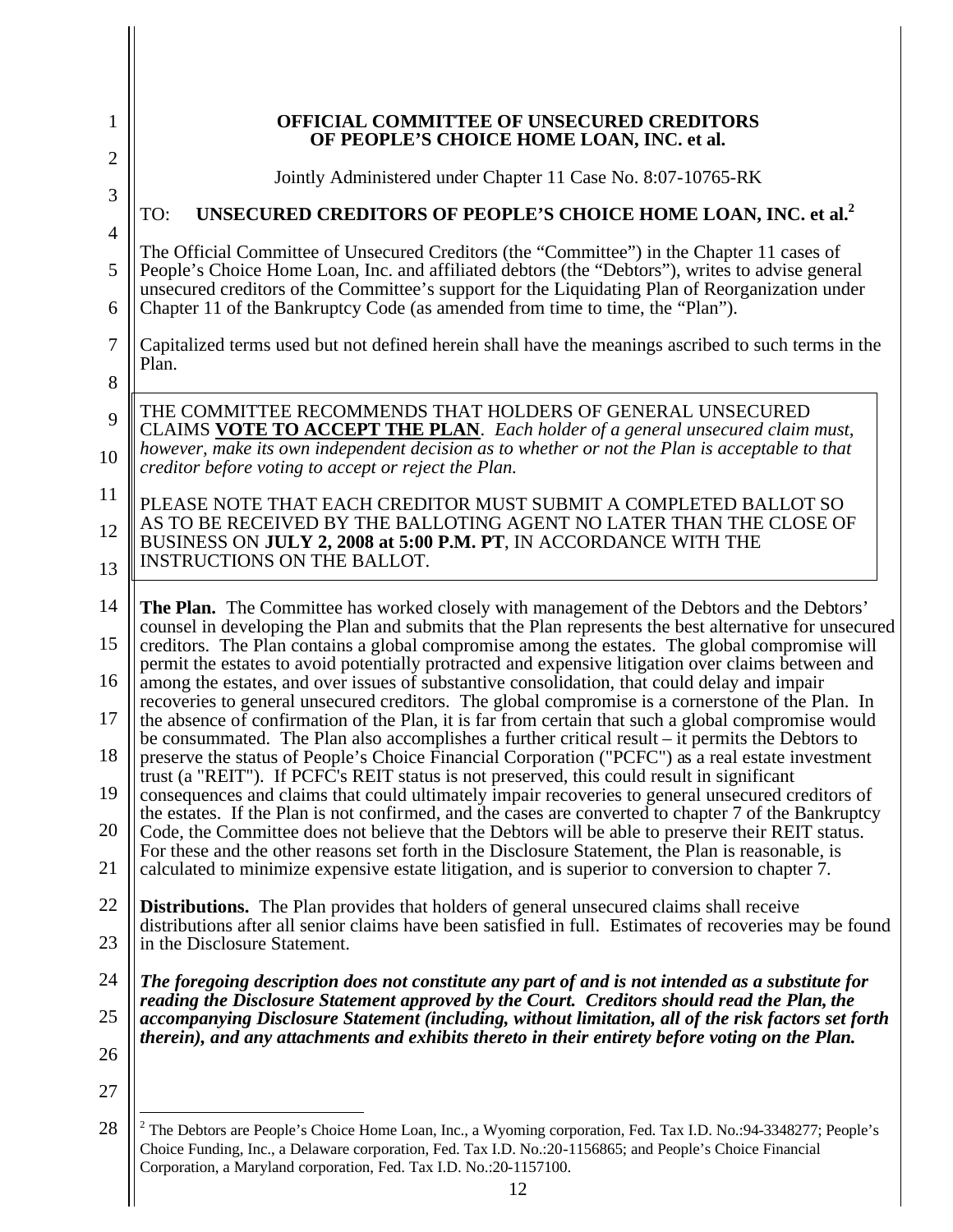| 1              | <b>Ballots.</b> CREDITORS MUST SUBMIT A TIMELY BALLOT. The Committee has provided                                                                                                                                                         |
|----------------|-------------------------------------------------------------------------------------------------------------------------------------------------------------------------------------------------------------------------------------------|
| $\overline{2}$ | holders of general unsecured claims entitled to vote with ballots to vote to accept or reject the Plan.<br>In order to have a vote counted, creditors must complete and return their respective ballot(s) in                              |
| 3              | accordance with the procedures set forth on the ballot(s) so as to be received by the Balloting Agent<br>no later than the close of business on July 2, 2008 at 5:00 p.m. PT. The Balloting Agent's contact<br>information is as follows: |
| 4              |                                                                                                                                                                                                                                           |
| 5              | People's Choice Balloting Processing<br>c/o XRoads Case Management Services<br>PO Box 8901                                                                                                                                                |
| 6              | Marina Del Rey, CA 90295<br>Telephone: (888) 781-6224                                                                                                                                                                                     |
| $\overline{7}$ | Please read the directions on the ballot carefully and complete your ballot in its entirety before                                                                                                                                        |
| 8              | returning it to the Balloting Agent.                                                                                                                                                                                                      |
| 9              | THE COMMITTEE RECOMMENDS THAT CREDITORS VOTE TO<br>ACCEPT THE PLAN AND SUBMIT THEIR BALLOTS SO AS TO BE<br>RECEIVED BY THE BALLOTING AGENT ON OR BEFORE JULY 2, 2008                                                                      |
| 10             | AT 5:00 P.M. PT.                                                                                                                                                                                                                          |
| 11<br>12       | <b>Additional Information.</b> If you have any questions concerning the procedures for voting on the<br>Plan, please contact Committee counsel. Committee counsel's contact information is as follows:                                    |
| 13             | <b>WINSTON &amp; STRAWN LLP</b>                                                                                                                                                                                                           |
| 14             | Justin E. Rawlins<br>David L. Wilson                                                                                                                                                                                                      |
| 15             | 333 South Grand Avenue, 38 <sup>th</sup> Floor<br>Los Angeles, California 90071<br>Telephone:<br>$(213)$ 615-1700                                                                                                                         |
| 16             | Facsimile:<br>$(213)$ 615-1750<br>E-mail:<br>jrawlins@winston.com                                                                                                                                                                         |
| 17             | dlwilson@winston.com                                                                                                                                                                                                                      |
| 18             |                                                                                                                                                                                                                                           |
| 19             |                                                                                                                                                                                                                                           |
| 20             |                                                                                                                                                                                                                                           |
| 21             |                                                                                                                                                                                                                                           |
| $22\,$         |                                                                                                                                                                                                                                           |
| 23             |                                                                                                                                                                                                                                           |
| 24             |                                                                                                                                                                                                                                           |
| $25\,$         |                                                                                                                                                                                                                                           |
| 26<br>27       |                                                                                                                                                                                                                                           |
| 28             |                                                                                                                                                                                                                                           |
|                |                                                                                                                                                                                                                                           |
|                | 13                                                                                                                                                                                                                                        |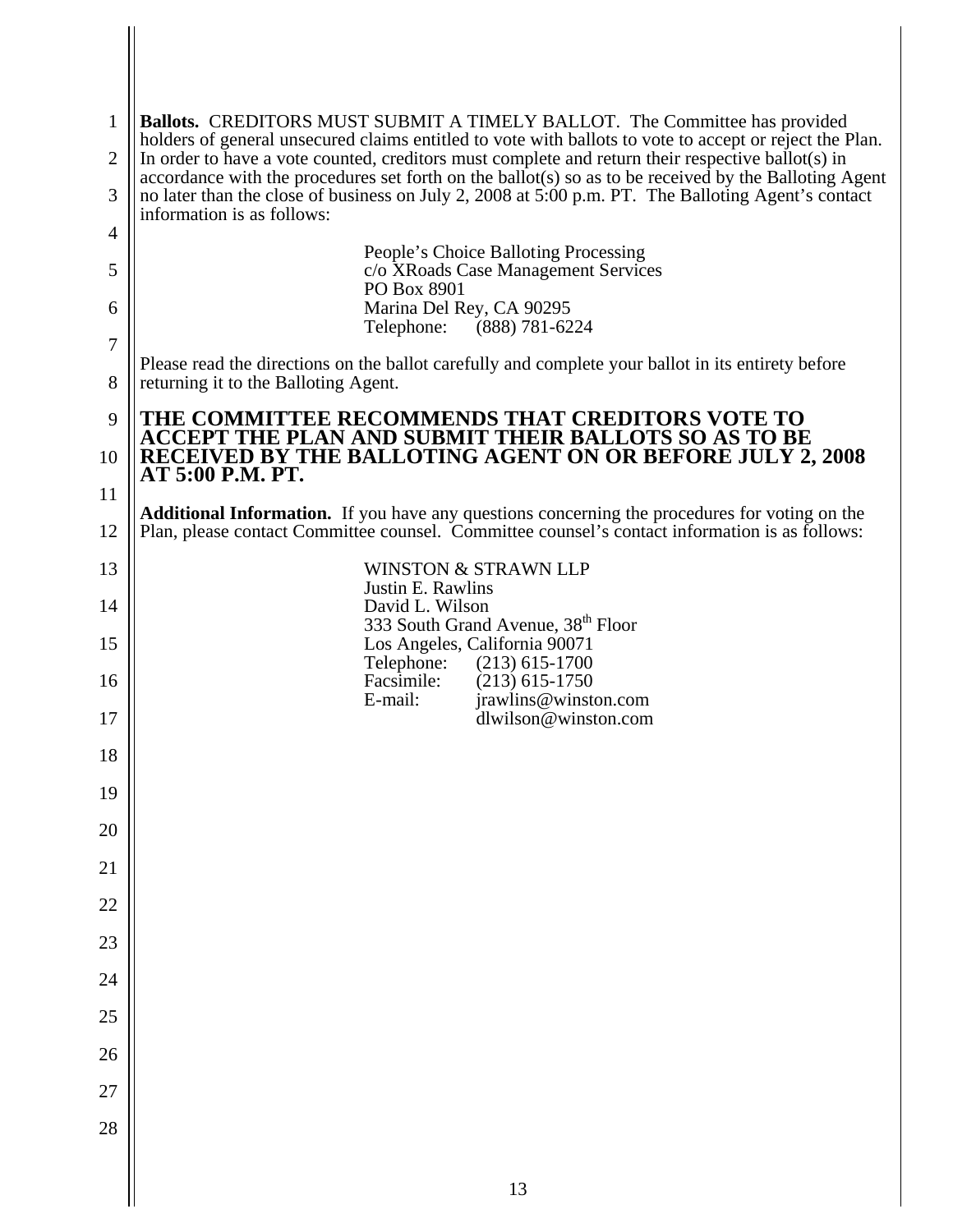| $\mathbf 1$<br>$\overline{2}$ | <b>EXHIBIT 3</b><br><b>SOLICITATION LETTER</b> |
|-------------------------------|------------------------------------------------|
| $\mathfrak{Z}$                |                                                |
| $\overline{4}$                |                                                |
| 5                             |                                                |
| 6                             |                                                |
| $\boldsymbol{7}$              |                                                |
| $\,8\,$                       |                                                |
| 9                             |                                                |
| $10\,$                        |                                                |
| 11                            |                                                |
| $12\,$                        |                                                |
| 13                            |                                                |
| 14                            |                                                |
| 15                            |                                                |
| 16                            |                                                |
| $17\,$                        |                                                |
| 18                            |                                                |
| 19                            |                                                |
| 20                            |                                                |
| 21                            |                                                |
| 22                            |                                                |
| 23                            |                                                |
| 24                            |                                                |
| 25                            |                                                |
| 26                            |                                                |
| 27                            |                                                |
| 28                            |                                                |
|                               | 14                                             |
|                               |                                                |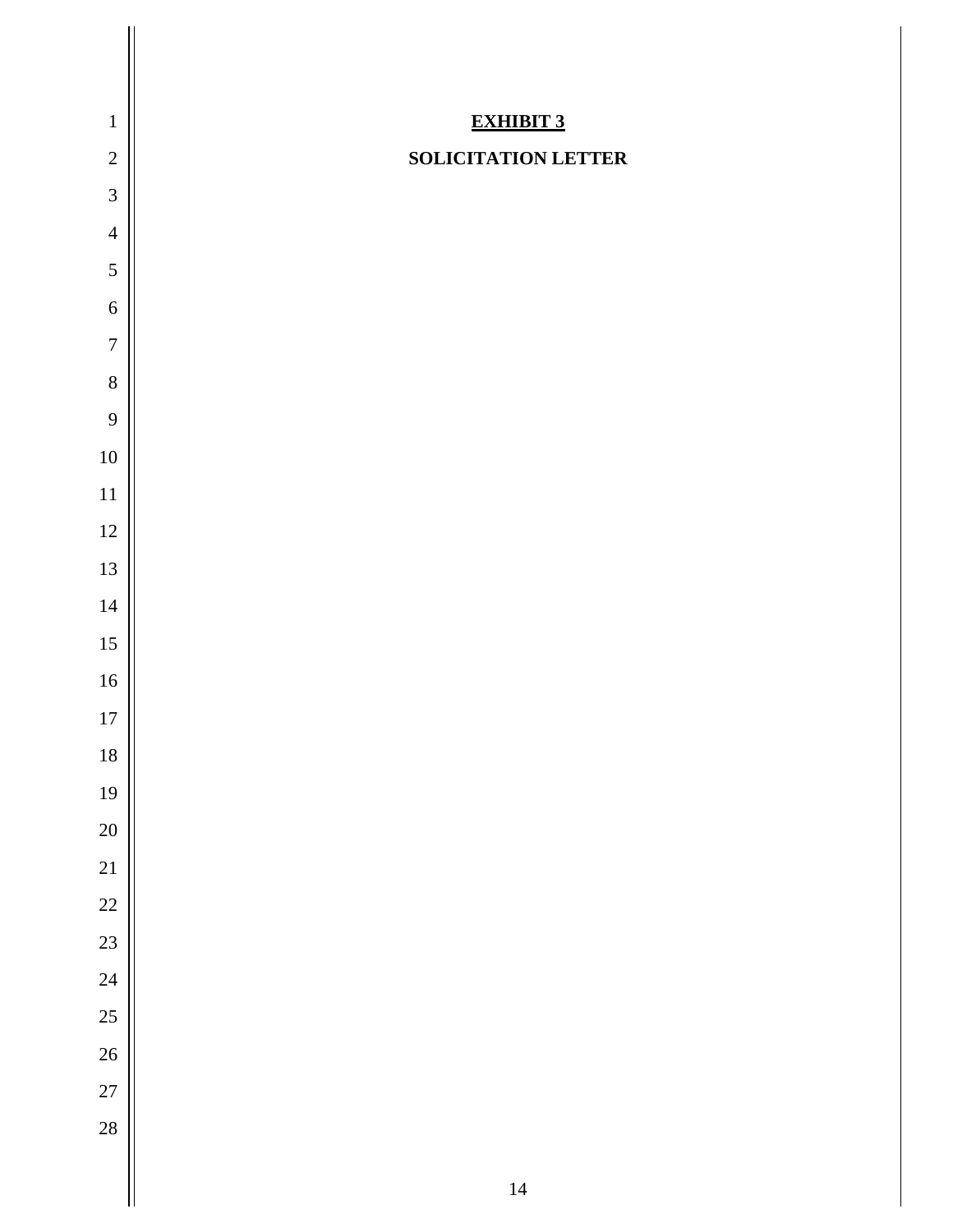| 1              | 2008                                                                                                                                                                                                                                                                                                 |  |
|----------------|------------------------------------------------------------------------------------------------------------------------------------------------------------------------------------------------------------------------------------------------------------------------------------------------------|--|
| $\overline{2}$ | ALL CREDITORS OF PEOPLE'S CHOICE HOME LOAN, INC., et al., <sup>3</sup><br>To:                                                                                                                                                                                                                        |  |
| 3              |                                                                                                                                                                                                                                                                                                      |  |
| 4              | In re PEOPLE'S CHOICE HOME LOAN, INC., et al.;<br>Re:<br>Case No.: Case No.: 8:07-10765-RK                                                                                                                                                                                                           |  |
| 5              | (Jointly Administered with Case Nos. 8:07-10767-RK and<br>$8:07-10772-RK$                                                                                                                                                                                                                            |  |
| 6              | We are pleased to announce the Bankruptcy Court's approval of the Disclosure Statement of                                                                                                                                                                                                            |  |
| 7              | the Official Committee of Unsecured Creditors (the "Committee") of People's Choice Home Loan,<br>Inc., a Wyoming corporation, People's Choice Funding, Inc., a Delaware corporation, and People's<br>Choice Financial Corporation, a Maryland corporation, collectively debtors and debtors in       |  |
| 8              | possession (herein the "Debtors"). We request your acceptance of the Committee's Plan of<br>Reorganization (the "Plan"). In order that you may make an informed decision regarding the Plan,                                                                                                         |  |
| 9              | we have enclosed copies of (1) the Disclosure Statement and Plan, (2) the Notice of the hearing<br>regarding confirmation of the Plan and regarding various deadlines relating to confirmation of the                                                                                                |  |
| 10             | Plan, and (3) if you are a creditor in Class 3A, 3B or 3C or Class 4A, 4B or 4C under the Plan, we<br>request that you complete and return a Ballot to the Balloting Agent indicating your vote regarding                                                                                            |  |
| 11             | the Plan.                                                                                                                                                                                                                                                                                            |  |
| 12             | The Court has set a hearing on confirmation of the Plan that will begin on July 23, 2008 at<br>9:00 a.m. The Committee has concluded that the Plan provides fair and equitable treatment of all                                                                                                      |  |
| 13             | classes of creditors and that approval of the Plan will enable unsecured creditors to receive more<br>than they would otherwise receive if this case were pending in chapter 7. The Committee therefore                                                                                              |  |
| 14             | solicits your support and urges you to complete the enclosed Ballot (if you are a creditor in Class<br>3A, 3B or 3C or Class 4A, 4B or 4C under the Plan) indicating your acceptance of the Plan.                                                                                                    |  |
| 15             | In order for your Ballot to be counted, it must be received by People' Choice Balloting                                                                                                                                                                                                              |  |
| 16<br>17       | Processing c/o XRoads Case Management Services, PO Box 8901, Marina Del Rey, CA 90295 (if<br>by mail) or People's Choice Balloting Processing c/o XRoads Case Management Services, 1821 East<br>Dyer Road, Suite 225, Santa Ana, CA 92705 (if by hand delivery or overnight mail), no later than     |  |
| 18             | the close of business on July 2, 2008 at 5:00 p.m. PT. We thank you for your support.                                                                                                                                                                                                                |  |
| 19             | Dated: April __, 2008<br><b>WINSTON &amp; STRAWN LLP</b>                                                                                                                                                                                                                                             |  |
| 20             |                                                                                                                                                                                                                                                                                                      |  |
| 21             | <b>By</b><br>Justin E. Rawlins                                                                                                                                                                                                                                                                       |  |
| 22             | Counsel for Official Committee of<br>Unsecured Creditors of People's Choice                                                                                                                                                                                                                          |  |
| 23             | Home Loan, Inc. et al.                                                                                                                                                                                                                                                                               |  |
| 24             |                                                                                                                                                                                                                                                                                                      |  |
| 25             |                                                                                                                                                                                                                                                                                                      |  |
| 26             |                                                                                                                                                                                                                                                                                                      |  |
| 27             |                                                                                                                                                                                                                                                                                                      |  |
| 28             | The Debtors are People's Choice Home Loan, Inc., a Wyoming corporation, Fed. Tax I.D. No.: 94-3348277;<br>People's Choice Funding, Inc., a Delaware corporation, Fed. Tax I.D. No.: 20-1156865; and People's Choice Financial<br>Corporation, a Maryland corporation, Fed. Tax I.D. No.: 20-1157100. |  |

 $\mathbb{I}$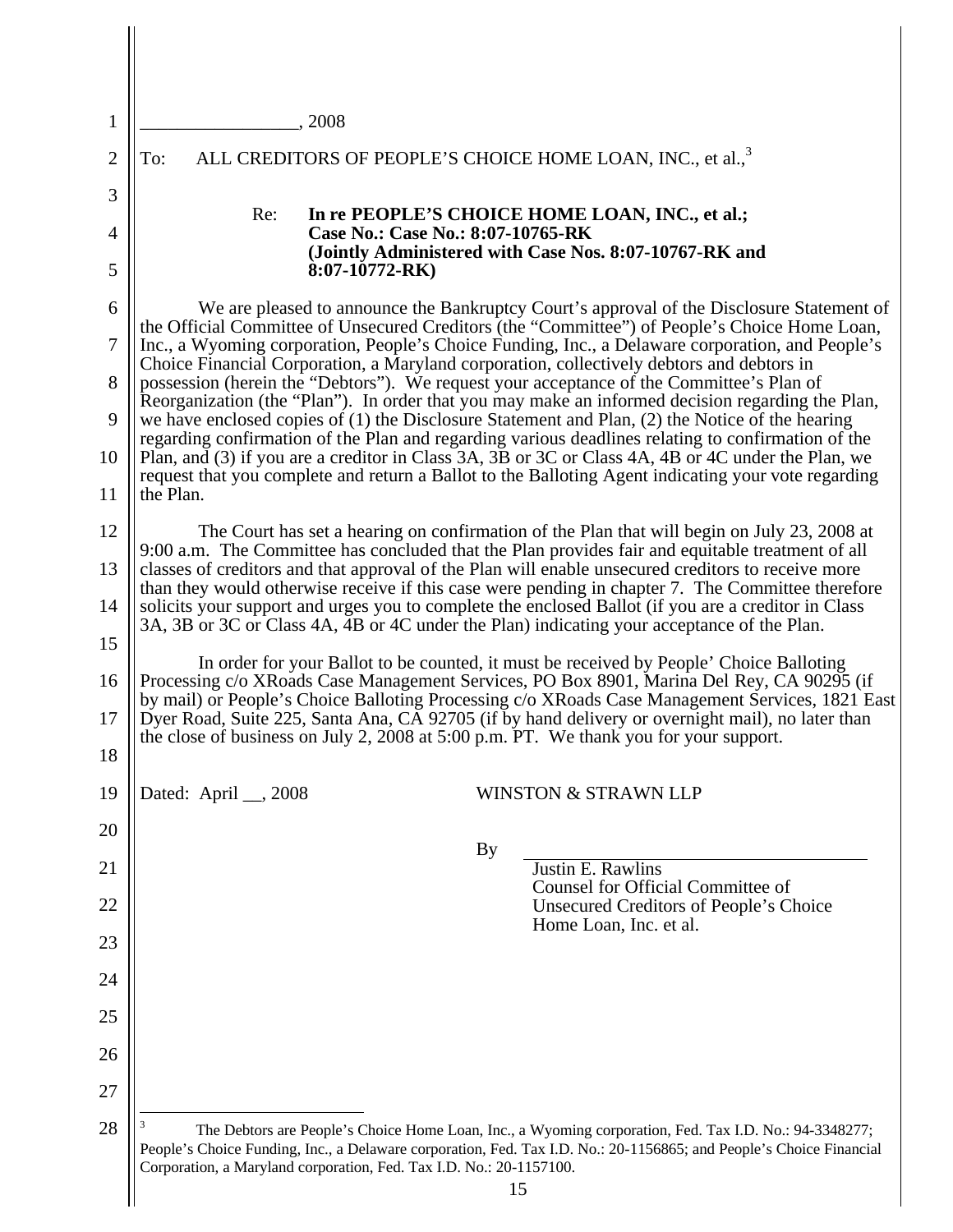| $\,1\,$         | <b>EXHIBIT 4</b> |
|-----------------|------------------|
| $\sqrt{2}$      | FORM OF BALLOT   |
| $\mathfrak{Z}$  |                  |
| $\overline{4}$  |                  |
| 5               |                  |
| $\sqrt{6}$      |                  |
| $\overline{7}$  |                  |
| $\,8\,$         |                  |
| 9               |                  |
| $10\,$          |                  |
| $11\,$          |                  |
| $12\,$          |                  |
| 13              |                  |
| $14\,$          |                  |
| $15\,$          |                  |
| $16\,$          |                  |
| $17\,$          |                  |
| $18\,$          |                  |
| 19              |                  |
| 20              |                  |
| 21              |                  |
| 22              |                  |
| 23              |                  |
| 24              |                  |
| 25              |                  |
| $26\phantom{.}$ |                  |
| 27              |                  |
| 28              |                  |
|                 | $16\,$           |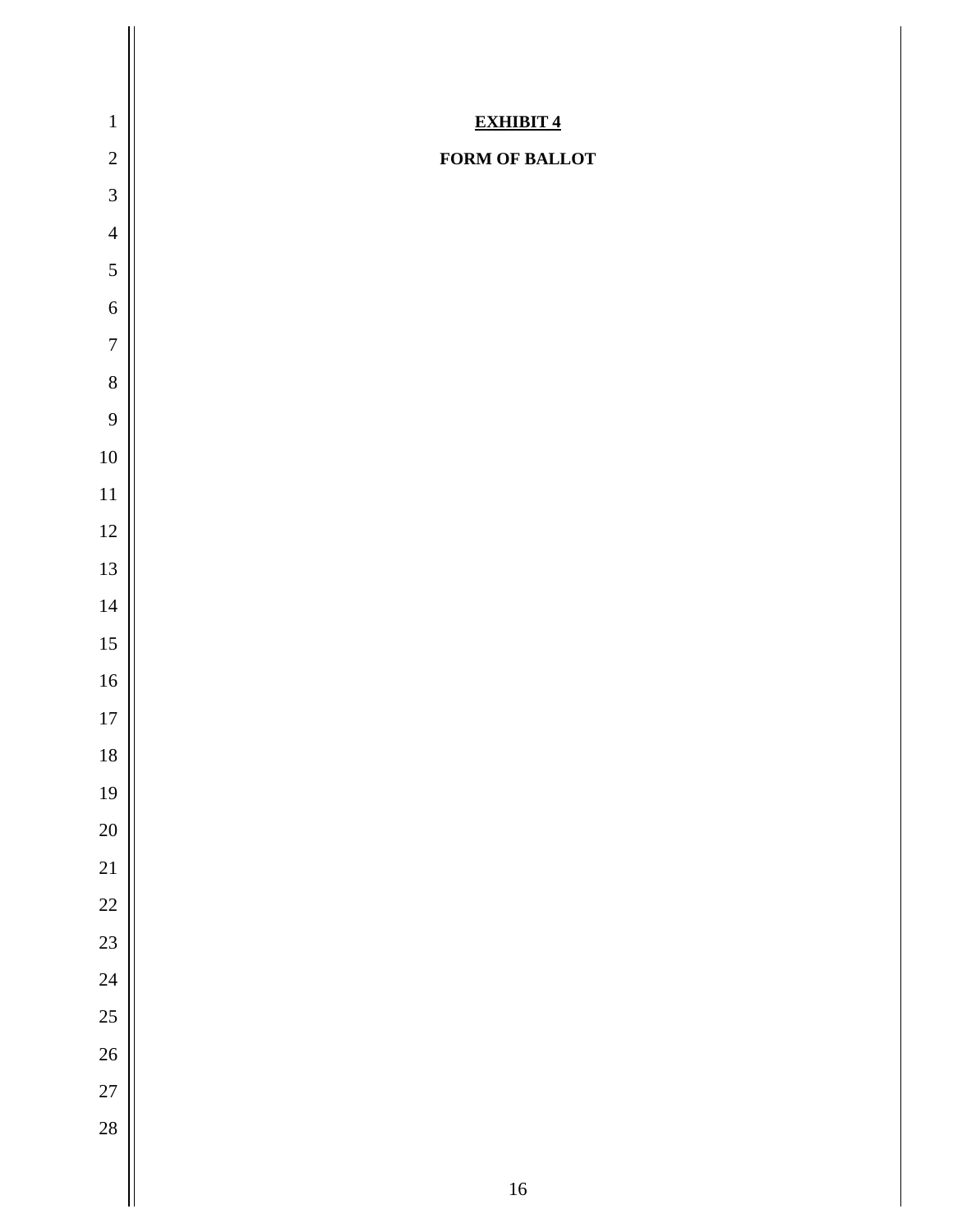| 1              |                                                                                                                                                                                                                                                                                        |                                                                                                                                                                                                              |  |  |
|----------------|----------------------------------------------------------------------------------------------------------------------------------------------------------------------------------------------------------------------------------------------------------------------------------------|--------------------------------------------------------------------------------------------------------------------------------------------------------------------------------------------------------------|--|--|
| $\overline{2}$ |                                                                                                                                                                                                                                                                                        | UNITED STATES BANKRUPTCY COURT                                                                                                                                                                               |  |  |
| 3              |                                                                                                                                                                                                                                                                                        | CENTRAL DISTRICT OF CALIFORNIA                                                                                                                                                                               |  |  |
| 4              |                                                                                                                                                                                                                                                                                        | <b>SANTA ANA DIVISION</b>                                                                                                                                                                                    |  |  |
| 5              | In re:                                                                                                                                                                                                                                                                                 | Case No. 8:07-10765-RK                                                                                                                                                                                       |  |  |
| 6              | PEOPLE'S CHOICE HOME LOAN, INC.,<br>et al. $4$                                                                                                                                                                                                                                         | Chapter 11                                                                                                                                                                                                   |  |  |
| 7              | Debtors.                                                                                                                                                                                                                                                                               | (Jointly administered with Case Nos.<br>8:07-10767-RK and 8:07-10772-RK)                                                                                                                                     |  |  |
| 8              |                                                                                                                                                                                                                                                                                        |                                                                                                                                                                                                              |  |  |
| 9              |                                                                                                                                                                                                                                                                                        | <b>INSTRUCTIONS FOR COMPLETING AND RETURNING BALLOTS FOR CLASS 4A</b>                                                                                                                                        |  |  |
| 10             |                                                                                                                                                                                                                                                                                        | (GENERAL UNSECURED CLAIMS AGAINST PCHLI)                                                                                                                                                                     |  |  |
| 11<br>12       | The Official Committee of Unsecured Creditors (the "Committee") of People's Choice<br>Home Loan, Inc. et al. (collectively, the "Debtors") has prepared a plan of reorganization<br>(the "Plan"). The Committee has also prepared a disclosure statement with respect to the Plan (the |                                                                                                                                                                                                              |  |  |
| 13             | how to vote on the Plan pursuant to the ballot.                                                                                                                                                                                                                                        | "Disclosure Statement"). The Disclosure Statement provides information to assist you in deciding                                                                                                             |  |  |
| 14             |                                                                                                                                                                                                                                                                                        | You should review the Disclosure Statement and the Plan (attached to the Disclosure                                                                                                                          |  |  |
| 15<br>16       | attorney, he or she may have the power to vote for you.                                                                                                                                                                                                                                | Statement as an Exhibit) before you vote. You may wish to seek legal advice concerning the<br>Plan and how your claim may be classified and treated under the Plan. Further, if you have an                  |  |  |
| 17             |                                                                                                                                                                                                                                                                                        | The Plan can be confirmed by the courts and made binding on all creditors if it is accepted                                                                                                                  |  |  |
| 18             |                                                                                                                                                                                                                                                                                        | by holders of at least two-thirds in dollar amount and more than one-half in number of claims in<br>each class voting on the Plan. In the event the requisite acceptances are not obtained, the court        |  |  |
| 19<br>20       | requirements under 11 U.S.C. § 1129(b).                                                                                                                                                                                                                                                | may nevertheless confirm the Plan if the court finds that the Plan does not discriminate unfairly,<br>accords fair and equitable treatment to the class or classes rejecting it, and otherwise satisfies the |  |  |
| 21             |                                                                                                                                                                                                                                                                                        | TO HAVE YOUR VOTE COUNT, YOU MUST COMPLETE AND RETURN YOUR                                                                                                                                                   |  |  |
| 22             | BALLOT.                                                                                                                                                                                                                                                                                |                                                                                                                                                                                                              |  |  |
| 23             |                                                                                                                                                                                                                                                                                        | Your ballot does not constitute and shall not be deemed to constitute a proof of claim and<br>will not be binding on the Debtors or any other party in interest with respect to the nature, validity,        |  |  |
| 24             |                                                                                                                                                                                                                                                                                        | or amount of any claim. Notwithstanding anything to the contrary in these instructions or the                                                                                                                |  |  |
| 25             | ballot, the Committee reserves all rights with respect to ballots and claims.                                                                                                                                                                                                          |                                                                                                                                                                                                              |  |  |
| 26             |                                                                                                                                                                                                                                                                                        |                                                                                                                                                                                                              |  |  |
| 27             |                                                                                                                                                                                                                                                                                        |                                                                                                                                                                                                              |  |  |
| 28             |                                                                                                                                                                                                                                                                                        |                                                                                                                                                                                                              |  |  |
|                | Choice Financial Corporation.                                                                                                                                                                                                                                                          | The Debtors in these proceedings are: People's Choice Home Loan, Inc., People's Choice Funding, Inc. and People's                                                                                            |  |  |
|                |                                                                                                                                                                                                                                                                                        | 17                                                                                                                                                                                                           |  |  |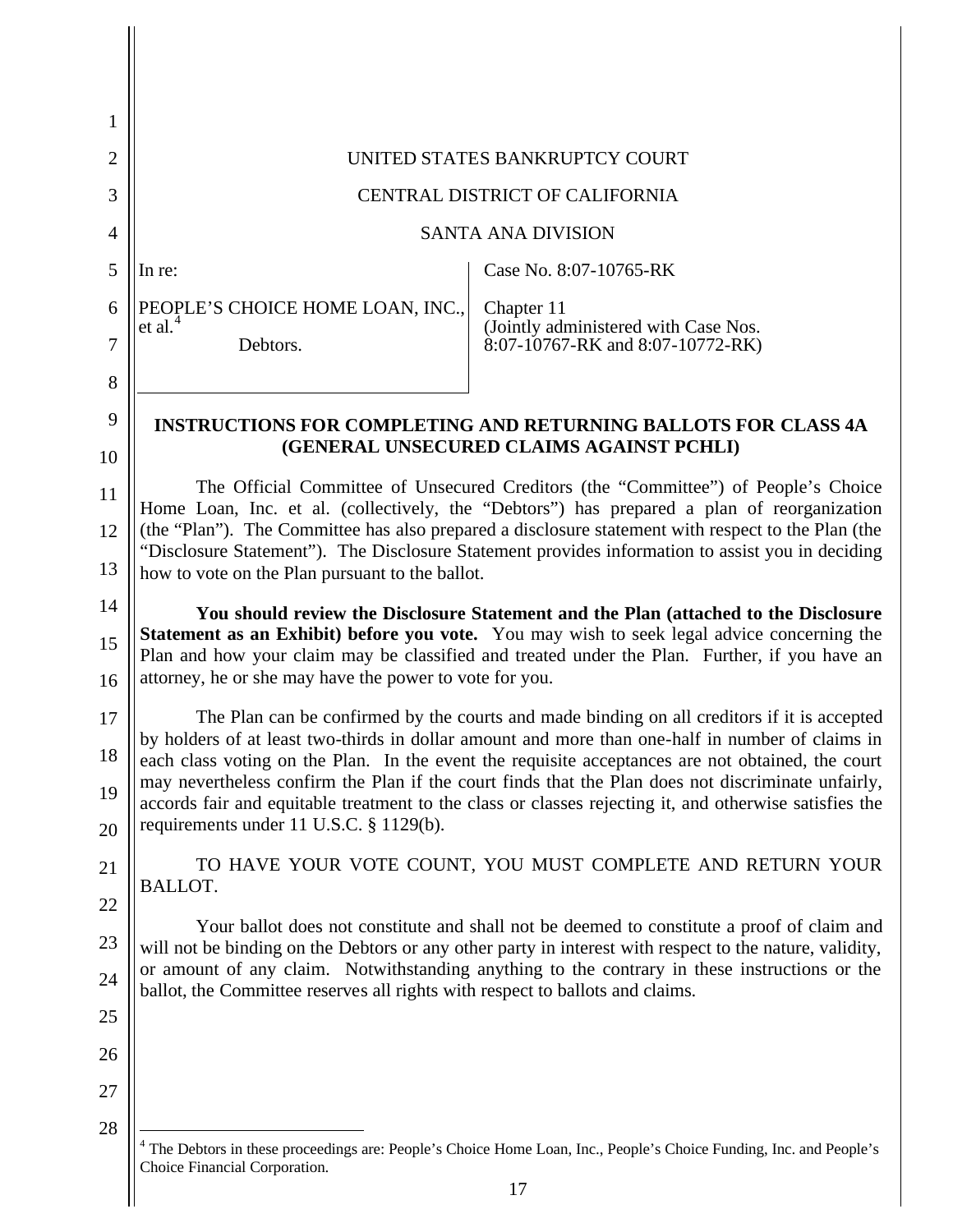| 1                                   |               | <b>VOTING DEADLINE</b>                                                                                                                                                                                                                                                                              |
|-------------------------------------|---------------|-----------------------------------------------------------------------------------------------------------------------------------------------------------------------------------------------------------------------------------------------------------------------------------------------------|
| $\mathbf{2}$<br>3<br>$\overline{4}$ |               | YOUR BALLOT MUST BE ACTUALLY RECEIVED BY THE BALLOTING<br>AGENT AT THE ADDRESS LISTED ON THE BALLOT BEFORE 5:00 P.M.,<br>PACIFIC TIME, ON JULY 2, 2008 (THE "VOTING DEADLINE"), OR YOUR<br>VOTE MAY NOT BE COUNTED.                                                                                 |
| 5<br>6                              | <b>PLEASE</b> | MAKE SURE YOU HAVE PROVIDED<br>$\mathbf{ALL}$<br><b>INFORMATION</b><br>REQUESTED BY THE BALLOT AND THE CLAIM FORM.                                                                                                                                                                                  |
| 7                                   |               |                                                                                                                                                                                                                                                                                                     |
| 8                                   |               | <b>COMPLETING AND RETURNING INDIVIDUAL BALLOTS FOR CLASS 4A</b>                                                                                                                                                                                                                                     |
| 9                                   | Ι.            | Along with these instructions, you should have received a copy of the Disclosure<br>Statement, the Plan attached thereto, and a Class 4A ballot.                                                                                                                                                    |
| 10                                  | 2.            | To complete the ballot:                                                                                                                                                                                                                                                                             |
| 11                                  |               | Review the ballot carefully.<br>a.                                                                                                                                                                                                                                                                  |
| 12<br>13                            |               | Provide your name and mailing address: (i) if different from the printed<br>$\mathbf b$ .<br>address that appears on the ballot; or (ii) if no pre-printed address appears on<br>the ballot. Also provide your telephone number and Social Security number.                                         |
| 14                                  |               | Sign and date your ballot.<br>c.                                                                                                                                                                                                                                                                    |
| 15<br>16                            |               | If you believe that you have received the wrong ballot form, please contact<br>d.<br>XRoads Case Management Services, P.O. Box 8901, Marina Del Rey, CA<br>90295; Telephone: (888) 781-6224; E-mail:                                                                                                |
| 17                                  |               | http://www.xroadscms.net/pchlcommittee.                                                                                                                                                                                                                                                             |
| 18<br>19                            | 3.            | An authorized signatory (e.g., a guardian, conservator, executor, or other agent or<br>representative) may execute a ballot, but must provide: (a) the claimant's name and address on the<br>ballot; (b) indicate the signatory's relationship with the claimant; and (c) the capacity in which the |
| 20                                  |               | signatory is signing. The signatory may also be required to submit evidence to the Debtors and to<br>the court establishing such signatory's authorization to vote on the claimant's behalf.                                                                                                        |
| 21                                  | 4.            | Return your ballot to the Balloting Agent at the address listed on the ballot.                                                                                                                                                                                                                      |
| 22                                  | 5.            | Your ballot may not be counted unless:                                                                                                                                                                                                                                                              |
| 23                                  |               | Your ballot is executed;<br>a.                                                                                                                                                                                                                                                                      |
| 24                                  |               | $\mathbf b$ .<br>Your ballot is received by the Balloting Agent before the Voting Deadline;                                                                                                                                                                                                         |
| 25<br>26                            |               | The ballot is received by the Balloting Agent as provided on the ballot and is<br>c.<br>not sent to the bankruptcy court, or to any other entity, other than to the<br>address listed on the ballot;                                                                                                |
| 27                                  |               | d.<br>The ballot is received by mail, overnight or hand delivery (a ballot transmitted<br>by facsimile or e-mail will not be accepted); and                                                                                                                                                         |
| 28                                  |               | The ballot indicates either an acceptance or rejection of the Plan, and not both<br>e.<br>an acceptance and a rejection.                                                                                                                                                                            |
|                                     |               | 18                                                                                                                                                                                                                                                                                                  |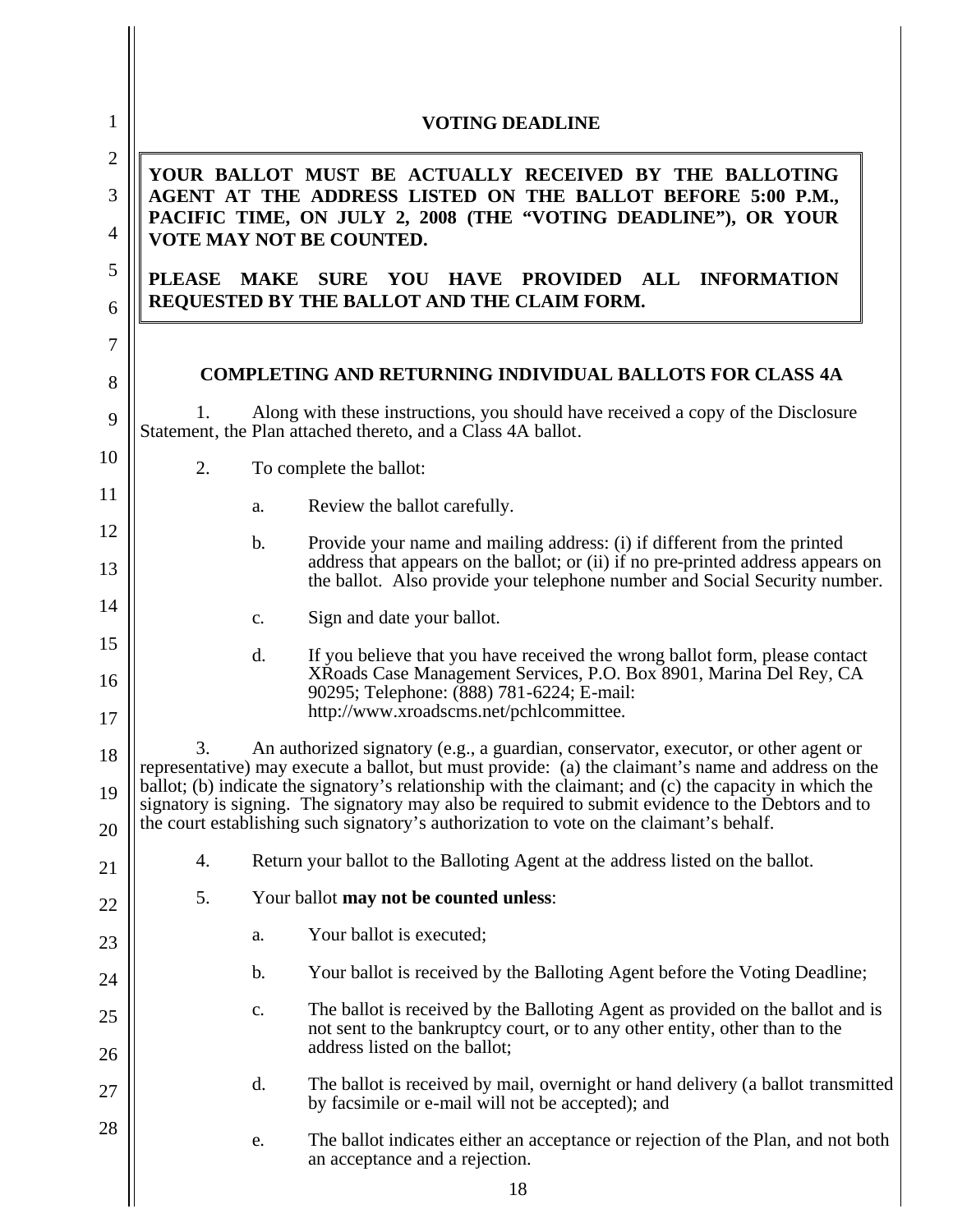| $\mathbf{1}$        | If you return more than one ballot for the same claim, the valid ballot received nearest<br>6.                                                                                                                   |
|---------------------|------------------------------------------------------------------------------------------------------------------------------------------------------------------------------------------------------------------|
| $\overline{2}$      | in time to the Voting Deadline will be the only ballot that is counted.                                                                                                                                          |
| 3                   | A claimant may not split its vote on the Plan with respect to its claim. You must vote<br>7.<br>all of your claim in the same way (i.e., all "accept" or all "reject").                                          |
| 4                   | <b>CLASSIFICATION OF CLAIMS</b>                                                                                                                                                                                  |
| 5                   | Your ballot may be placed into Class 4A or may not be counted, depending on whether you                                                                                                                          |
| 6<br>$\overline{7}$ | satisfy the voting criteria. Please refer to the Plan and Disclosure Statement for more information<br>on how claims are to be classified and treated under the Plan with respect to voting and<br>distribution. |
| 8                   | IF YOU HAVE ANY QUESTIONS REGARDING THE BALLOT OR THE VOTING                                                                                                                                                     |
| 9                   | PROCEDURES, OR IF YOU NEED A BALLOT OR ADDITIONAL COPIES OF THE<br>DISCLOSURE STATEMENT OR OTHER ENCLOSED MATERIALS, PLEASE CONTACT                                                                              |
| 10                  | THE BALLOTING AGENT OR WINSTON & STRAWN LLP, ATTN: DAVID L. WILSON, 333<br>SOUTH GRAND AVENUE, 38TH FLOOR, LOS ANGELES, CALIFORNIA 90071;                                                                        |
| 11                  | TELEPHONE: (213) 615-1700; E-MAIL: DLWILSON@WINSTON.COM.                                                                                                                                                         |
| 12                  |                                                                                                                                                                                                                  |
| 13                  |                                                                                                                                                                                                                  |
| 14                  |                                                                                                                                                                                                                  |
| 15                  |                                                                                                                                                                                                                  |
| 16                  |                                                                                                                                                                                                                  |
| 17                  |                                                                                                                                                                                                                  |
| 18                  |                                                                                                                                                                                                                  |
| 19                  |                                                                                                                                                                                                                  |
| 20                  |                                                                                                                                                                                                                  |
| 21                  |                                                                                                                                                                                                                  |
| 22                  |                                                                                                                                                                                                                  |
| 23                  |                                                                                                                                                                                                                  |
| 24<br>25            |                                                                                                                                                                                                                  |
| 26                  |                                                                                                                                                                                                                  |
| 27                  |                                                                                                                                                                                                                  |
| 28                  |                                                                                                                                                                                                                  |
|                     |                                                                                                                                                                                                                  |
|                     | 19                                                                                                                                                                                                               |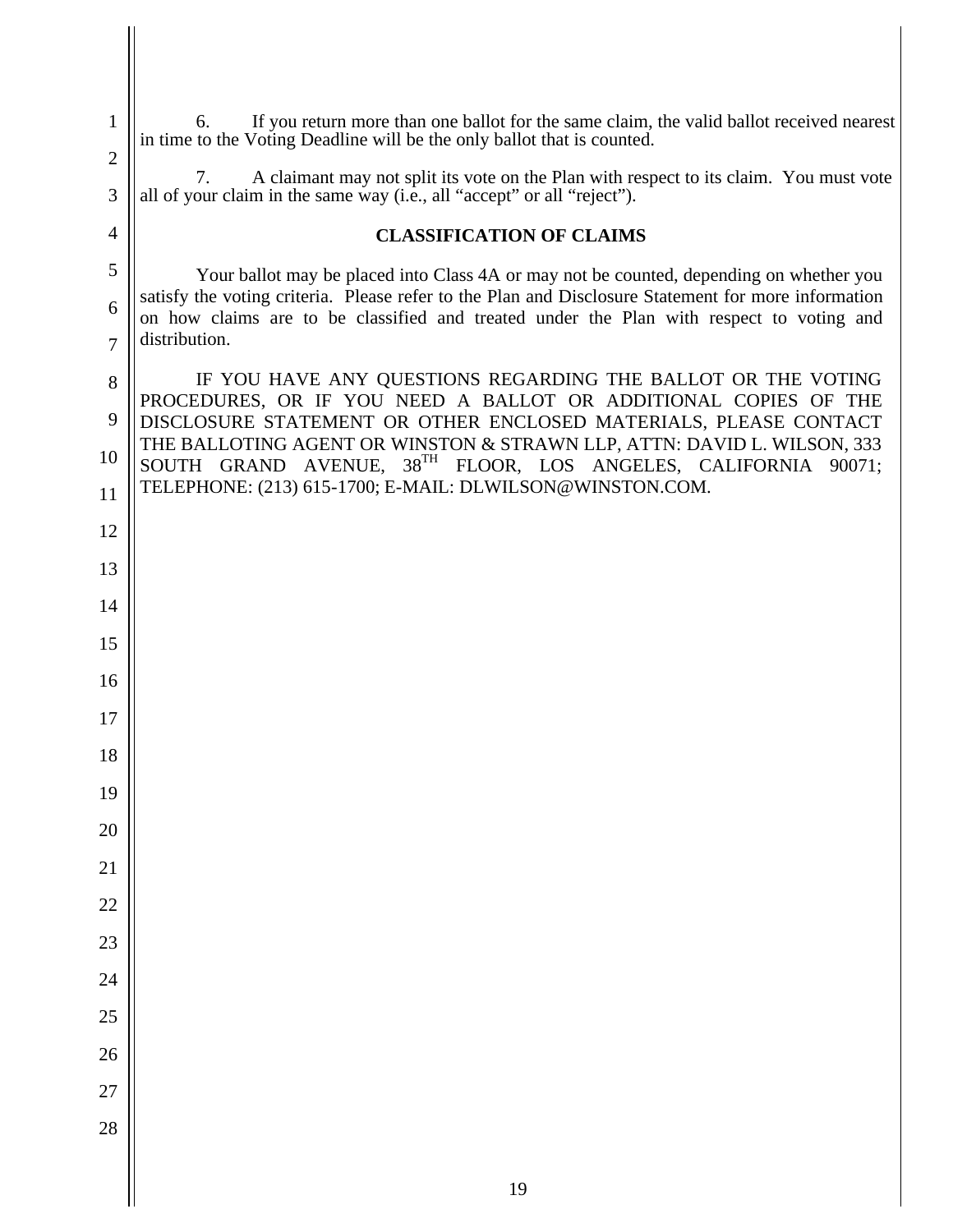| 1        |                                                |                                                                                                                                                                                                                                                                                                                                                                            |
|----------|------------------------------------------------|----------------------------------------------------------------------------------------------------------------------------------------------------------------------------------------------------------------------------------------------------------------------------------------------------------------------------------------------------------------------------|
| 2        |                                                | UNITED STATES BANKRUPTCY COURT                                                                                                                                                                                                                                                                                                                                             |
| 3        |                                                | CENTRAL DISTRICT OF CALIFORNIA                                                                                                                                                                                                                                                                                                                                             |
| 4        |                                                | <b>SANTA ANA DIVISION</b>                                                                                                                                                                                                                                                                                                                                                  |
| 5        | In re:                                         | Case No. 8:07-10765-RK                                                                                                                                                                                                                                                                                                                                                     |
| 6        | PEOPLE'S CHOICE HOME LOAN, INC.,<br>et al. $5$ | Chapter 11                                                                                                                                                                                                                                                                                                                                                                 |
| 7        | Debtors.                                       | (Jointly administered with Case Nos.<br>8:07-10767-RK and 8:07-10772-RK)                                                                                                                                                                                                                                                                                                   |
| 8        |                                                |                                                                                                                                                                                                                                                                                                                                                                            |
| 9        |                                                | <b>BALLOT FOR ACCEPTING OR REJECTING PLAN OF REORGANIZATION FOR</b>                                                                                                                                                                                                                                                                                                        |
| 10       |                                                | CLASS 4A (GENERAL UNSECURED CLAIMS AGAINST PCHLI)                                                                                                                                                                                                                                                                                                                          |
| 11       |                                                | The Official Committee of Unsecured Creditors (the "Committee") of People's Choice Home<br>Loan, Inc. et al. (collectively, the "Debtors") has prepared a plan of reorganization (the "Plan").                                                                                                                                                                             |
| 12       |                                                | The Committee has also prepared a disclosure statement with respect to the Plan (the "Disclosure<br>Statement"). The Disclosure Statement provides information to assist you in deciding how to vote                                                                                                                                                                       |
| 13<br>14 | Article I of the Plan.                         | on the Plan pursuant to your ballot. Any capitalized term that is not defined herein is defined in                                                                                                                                                                                                                                                                         |
|          |                                                |                                                                                                                                                                                                                                                                                                                                                                            |
| 15<br>16 |                                                | You should review the Disclosure Statement and the Plan (attached to the Disclosure<br>Statement as an Exhibit) before you vote. You may wish to seek legal advice concerning the<br>Plan and your claim's classification and treatment under the Plan. Further, if you have an<br>attorney, he or she may have the power to vote for you. Your claim is a Class 4A Claim, |
| 17<br>18 |                                                | which is a General Unsecured Claim against People's Choice Home Loan, Inc. If you hold<br>claims or equity interests in classes other than Class 4A, including General Unsecured<br>Claims against People's Choice Funding, Inc. (Class 4B Claims) or People's Choice Financial                                                                                            |
| 19       | entitled to vote.                              | Corporation (Class 4C Claims), you will receive a ballot for those classes so long as you are                                                                                                                                                                                                                                                                              |
| 20       |                                                | Your ballot MUST BE ACTUALLY RECEIVED by People's Choice Balloting Processing                                                                                                                                                                                                                                                                                              |
| 21       |                                                | c/o XRoads Case Management Services, PO Box 8901, Marina Del Rey, CA 90295 (by mail)<br>or People's Choice Balloting Processing, c/o XRoads Case Management Services, 1821 East                                                                                                                                                                                            |
| 22<br>23 |                                                | Dyer Road, Suite 225, Santa Ana, CA 92705 (if by overnight or hand delivery) on or before<br>5:00 p.m. Pacific time on July 2, 2008 in order for your vote to count as either an acceptance                                                                                                                                                                                |
|          | or rejection of the Plan.                      |                                                                                                                                                                                                                                                                                                                                                                            |
| 24<br>25 | you vote.                                      | If the Plan is confirmed by the Bankruptcy Court it will be binding on you whether or not                                                                                                                                                                                                                                                                                  |
| 26       |                                                | If you have any questions, including questions with respect to this ballot, or if you did not receive                                                                                                                                                                                                                                                                      |
| 27       |                                                | a Disclosure Statement or accompanying documents, or you need a new ballot, please contact                                                                                                                                                                                                                                                                                 |

Choice Financial Corporation.

 $\overline{\phantom{a}}$  $\mathsf{I}$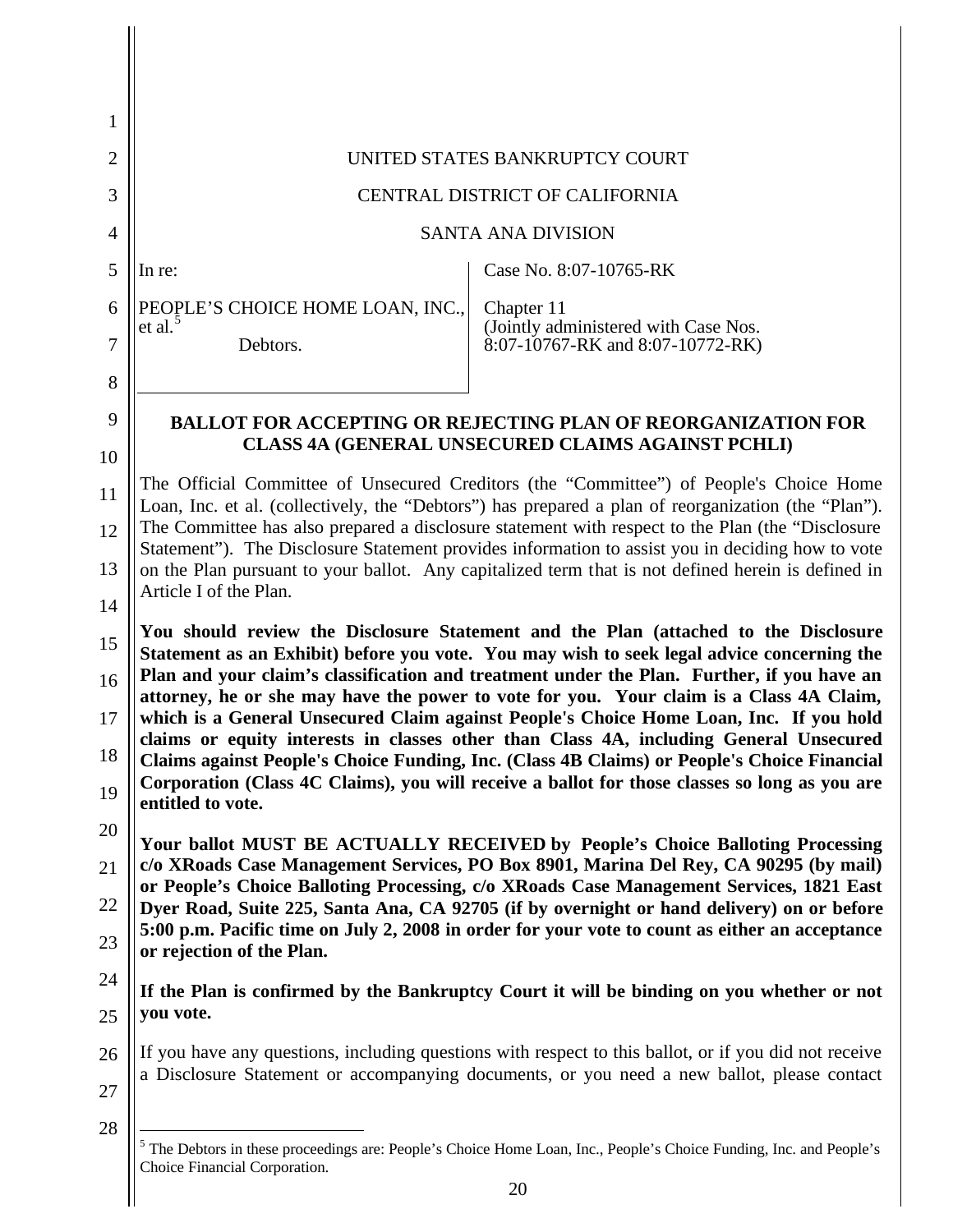| $\mathbf{1}$<br>$\overline{2}$ | (888) 781-6224; E-mail: http://xroadscms.net/pchlcommittee.                                     | XRoads Case Management Services, PO Box 8901, Marina Del Rey California 90295; Telephone:                                                                                                                                                                                                  |
|--------------------------------|-------------------------------------------------------------------------------------------------|--------------------------------------------------------------------------------------------------------------------------------------------------------------------------------------------------------------------------------------------------------------------------------------------|
| 3                              |                                                                                                 | Please read the voting instructions on completing and returning your ballot.                                                                                                                                                                                                               |
| 4                              |                                                                                                 | <b>ACCEPTANCE OR REJECTION OF THE PLAN</b>                                                                                                                                                                                                                                                 |
| 5<br>6<br>7                    | Item 1.                                                                                         | <b>Establishing a Claim.</b> You must have filed a claim against People's Choice Home<br>Loan, Inc. or the Debtors must have scheduled you with a general unsecured, liquidated, non-<br>contingent, undisputed claim against People's Choice Home Loan, Inc. in order for your vote to be |
| 8<br>9                         | eligible to be counted.<br>Item 2.<br>classified under Class 4A (check one):                    | Vote to Accept or Reject the Plan. The undersigned, with a claim properly                                                                                                                                                                                                                  |
| 10                             | ACCEPTS (VOTES FOR) THE PLAN<br>• REJECTS (VOTES AGAINST) THE PLAN                              |                                                                                                                                                                                                                                                                                            |
| 11                             |                                                                                                 |                                                                                                                                                                                                                                                                                            |
| 12<br>13                       | Name of Voter: ( <i>Print or Type</i> )                                                         |                                                                                                                                                                                                                                                                                            |
| 14                             |                                                                                                 |                                                                                                                                                                                                                                                                                            |
| 15                             |                                                                                                 |                                                                                                                                                                                                                                                                                            |
| 16                             | Address:                                                                                        | <u> 1989 - Johann Harry Harry Harry Harry Harry Harry Harry Harry Harry Harry Harry Harry Harry Harry Harry Harry</u>                                                                                                                                                                      |
| 17                             |                                                                                                 |                                                                                                                                                                                                                                                                                            |
| 18                             |                                                                                                 |                                                                                                                                                                                                                                                                                            |
| 19                             | Social Security Number: Social Security Number:                                                 |                                                                                                                                                                                                                                                                                            |
| 20                             |                                                                                                 | IF YOU HAVE NOT BEEN DIRECTED TO RETURN THIS BALLOT TO YOUR                                                                                                                                                                                                                                |
| 21                             | <b>ATTORNEY, PLEASE RETURN THIS BALLOT TO:</b>                                                  |                                                                                                                                                                                                                                                                                            |
| 22                             | By Mail:                                                                                        | <b>By Overnight or Hand Delivery:</b>                                                                                                                                                                                                                                                      |
| 23                             | People's Choice Balloting Processing<br>c/o XRoads Case Management Services                     | People's Choice Balloting Processing<br>c/o XRoads Case Management                                                                                                                                                                                                                         |
| 24                             | PO Box 8901                                                                                     | Services                                                                                                                                                                                                                                                                                   |
| 25                             | Marina Del Rey, CA 90295                                                                        | 1821 E Dyer Road, Suite 225<br>Santa Ana, CA 92705                                                                                                                                                                                                                                         |
|                                |                                                                                                 |                                                                                                                                                                                                                                                                                            |
| 26                             |                                                                                                 |                                                                                                                                                                                                                                                                                            |
| 27                             | Your ballot must be actually received by 5:00 p.m. Pacific time on July 2, 2008, to be counted. |                                                                                                                                                                                                                                                                                            |
| 28                             | Please allow enough time for delivery.                                                          |                                                                                                                                                                                                                                                                                            |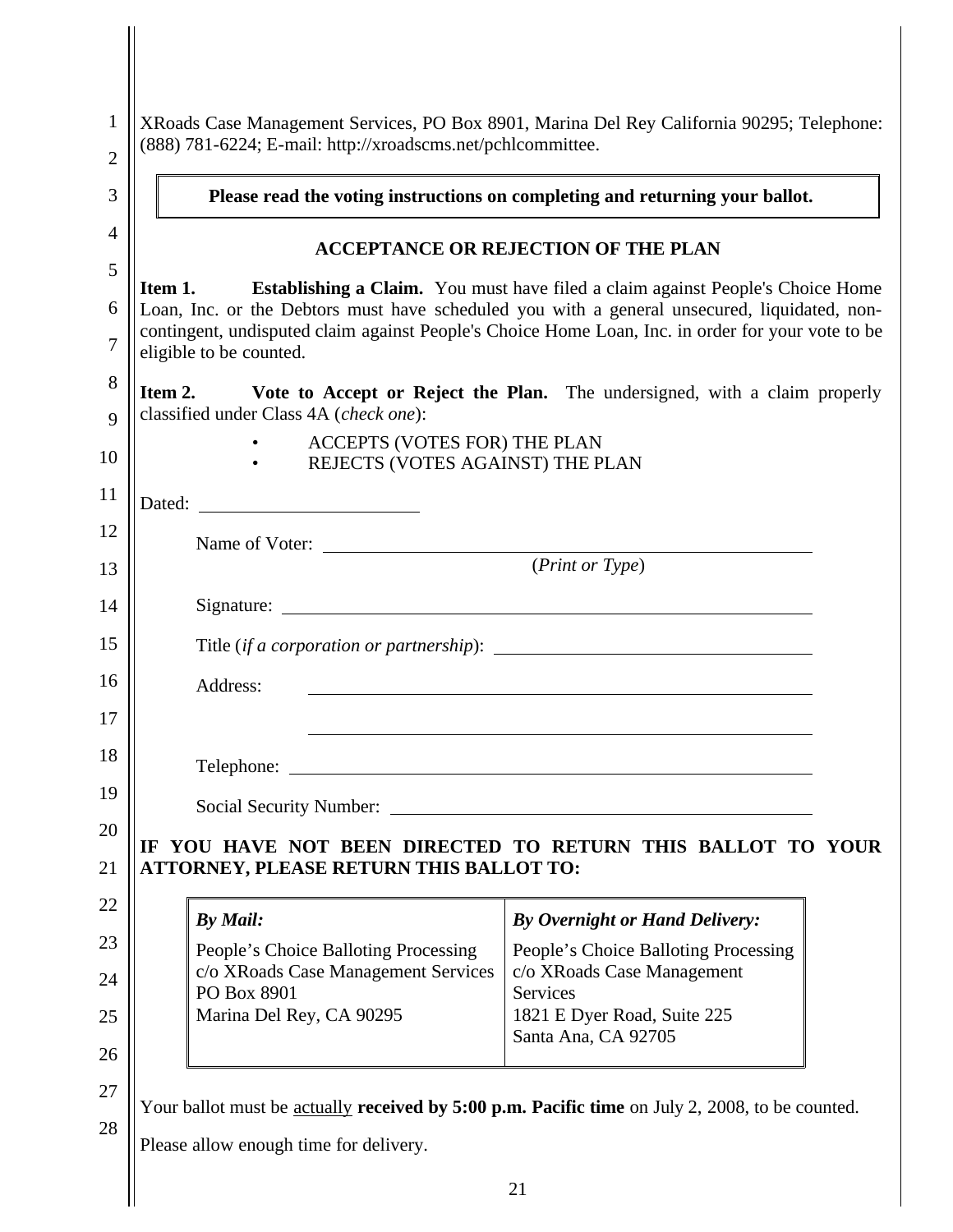| $\,1\,$        | <b>EXHIBIT 5</b>                   |
|----------------|------------------------------------|
| $\overline{2}$ | <b>CONFIRMATION HEARING NOTICE</b> |
| $\overline{3}$ |                                    |
| $\overline{4}$ |                                    |
| 5              |                                    |
| $\sqrt{6}$     |                                    |
| $\overline{7}$ |                                    |
| 8              |                                    |
| 9              |                                    |
| $10\,$         |                                    |
| 11             |                                    |
| 12             |                                    |
| 13             |                                    |
| $14$           |                                    |
| 15             |                                    |
| $16\,$         |                                    |
| $17\,$         |                                    |
| 18             |                                    |
| 19             |                                    |
| 20             |                                    |
| 21             |                                    |
| 22             |                                    |
| 23             |                                    |
| 24             |                                    |
| 25             |                                    |
| 26             |                                    |
| 27             |                                    |
| 28             |                                    |
|                | $22\,$                             |
|                |                                    |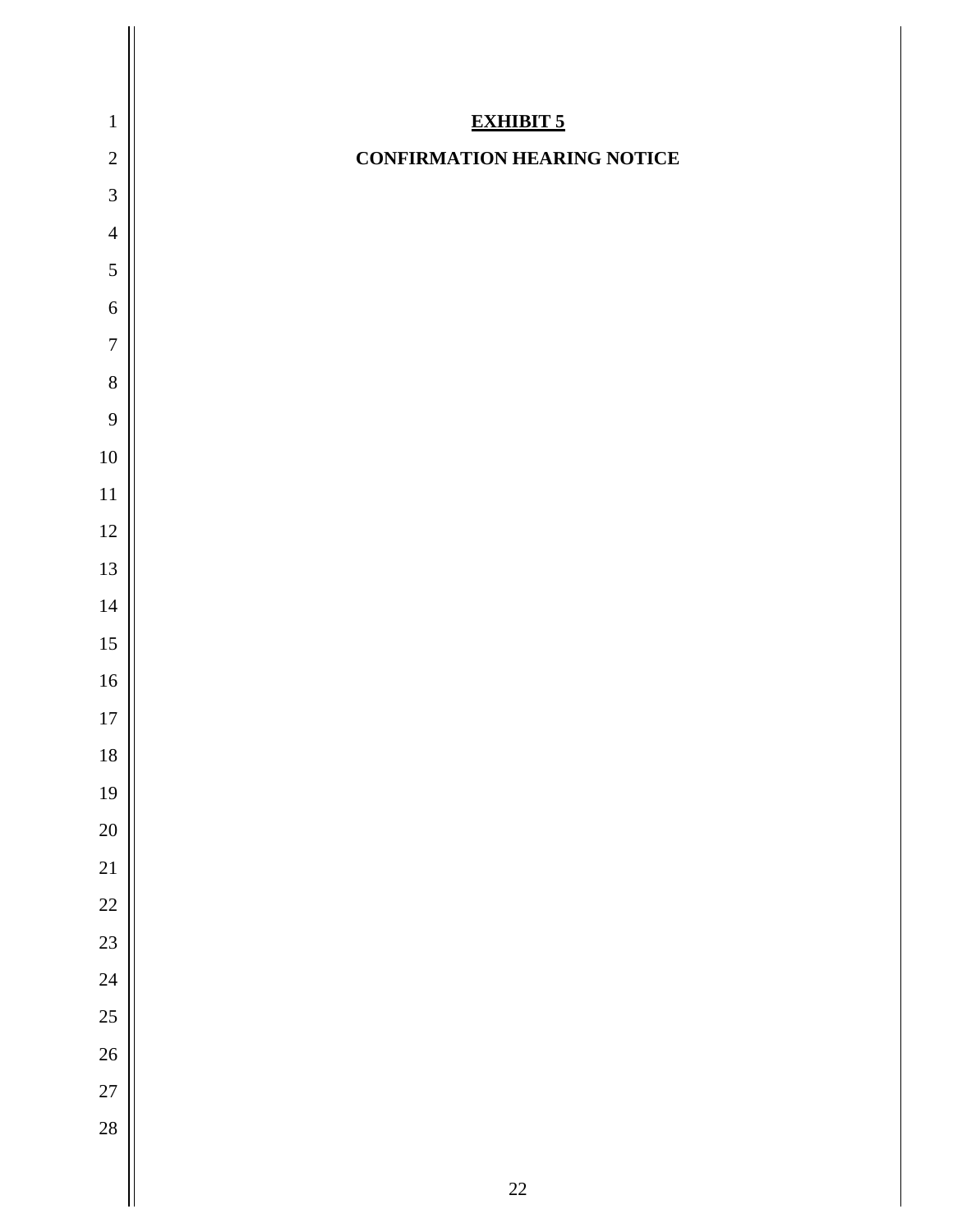| $\mathbf{1}$<br>$\overline{2}$<br>3<br>4<br>5<br>6<br>7<br>8 | <b>WINSTON &amp; STRAWN LLP</b><br>ERIC E. SAGERMAN (S.B. No. 155496)<br>JUSTIN E. RAWLINS (S.B. No. 209915)<br>DAVID L. WILSON III (S.B. No. 246436)<br>333 South Grand Avenue, 38th Floor<br>Los Angeles, CA 90071-1543<br>Telephone Number: (213) 615-1700<br>Facsimile Number: (213) 615-1750<br>esagerman@winston.com<br>jrawlins@winston.com<br>dlwilson@winston.com<br><b>Counsel for Official</b><br><b>Committee of Unsecured Creditors</b> |                                                                                                                                                                                                                               |
|--------------------------------------------------------------|------------------------------------------------------------------------------------------------------------------------------------------------------------------------------------------------------------------------------------------------------------------------------------------------------------------------------------------------------------------------------------------------------------------------------------------------------|-------------------------------------------------------------------------------------------------------------------------------------------------------------------------------------------------------------------------------|
| 9                                                            |                                                                                                                                                                                                                                                                                                                                                                                                                                                      |                                                                                                                                                                                                                               |
| 10                                                           |                                                                                                                                                                                                                                                                                                                                                                                                                                                      | UNITED STATES BANKRUPTCY COURT                                                                                                                                                                                                |
| 11                                                           |                                                                                                                                                                                                                                                                                                                                                                                                                                                      | <b>CENTRAL DISTRICT OF CALIFORNIA</b>                                                                                                                                                                                         |
| 12                                                           |                                                                                                                                                                                                                                                                                                                                                                                                                                                      | <b>SANTA ANA DIVISION</b>                                                                                                                                                                                                     |
| 13                                                           | In re:                                                                                                                                                                                                                                                                                                                                                                                                                                               | Case No.: Case No.: 8-07-10765-RK                                                                                                                                                                                             |
| 14                                                           | PEOPLE'S CHOICE HOME LOAN,<br>INC., et al., $6$                                                                                                                                                                                                                                                                                                                                                                                                      | Chapter 11                                                                                                                                                                                                                    |
| 15                                                           | Debtor.                                                                                                                                                                                                                                                                                                                                                                                                                                              | (Jointly Administered with Case Nos. 8-07-10767-<br>RK and 8-07-10772-RK)                                                                                                                                                     |
| 16                                                           | Fed. Tax I.D. No.: 94-3348277                                                                                                                                                                                                                                                                                                                                                                                                                        | <b>NOTICE OF: (1) APPROVAL OF DISCLOSURE</b>                                                                                                                                                                                  |
| 17<br>18                                                     |                                                                                                                                                                                                                                                                                                                                                                                                                                                      | STATEMENT; (2) SETTING OF PLAN<br><b>CONFIRMATION HEARING; (3) DATES AND</b><br><b>DEADLINES RELATING TO PLAN</b><br><b>CONFIRMATION HEARING; AND</b>                                                                         |
| 19                                                           |                                                                                                                                                                                                                                                                                                                                                                                                                                                      | (4) MANNER OF SERVICE                                                                                                                                                                                                         |
| 20                                                           |                                                                                                                                                                                                                                                                                                                                                                                                                                                      | Date: July 23, 2008<br>Time: 9:00 a.m.                                                                                                                                                                                        |
| 21<br>22                                                     |                                                                                                                                                                                                                                                                                                                                                                                                                                                      | Place: Courtroom 5D<br>411 West Fourth Street                                                                                                                                                                                 |
| 23                                                           |                                                                                                                                                                                                                                                                                                                                                                                                                                                      | Santa Ana, California 92701<br>Judge: Honorable Robert N. Kwan                                                                                                                                                                |
| 24                                                           |                                                                                                                                                                                                                                                                                                                                                                                                                                                      |                                                                                                                                                                                                                               |
| 25                                                           |                                                                                                                                                                                                                                                                                                                                                                                                                                                      | TO ALL CREDITORS, THE CREDITORS' COMMITTEE, THE UNITED STATES                                                                                                                                                                 |
| 26                                                           |                                                                                                                                                                                                                                                                                                                                                                                                                                                      | TRUSTEE, THE U.S. SECURITIES AND EXCHANGE COMMISSION AND THE                                                                                                                                                                  |
| 27                                                           | <b>INTERNAL REVENUE SERVICE:</b>                                                                                                                                                                                                                                                                                                                                                                                                                     |                                                                                                                                                                                                                               |
| 28                                                           |                                                                                                                                                                                                                                                                                                                                                                                                                                                      | The Debtors are People's Choice Home Loan, Inc., a Wyoming corporation, Fed. Tax I.D. No.: 94-3348277;<br>People's Choice Funding, Inc., a Delaware corporation, Fed. Tax I.D. No.: 20-1156865; and People's Choice Financial |

 $\mathsf{I}$ 

Corporation, a Maryland corporation, Fed. Tax I.D. No.: 20-1157100.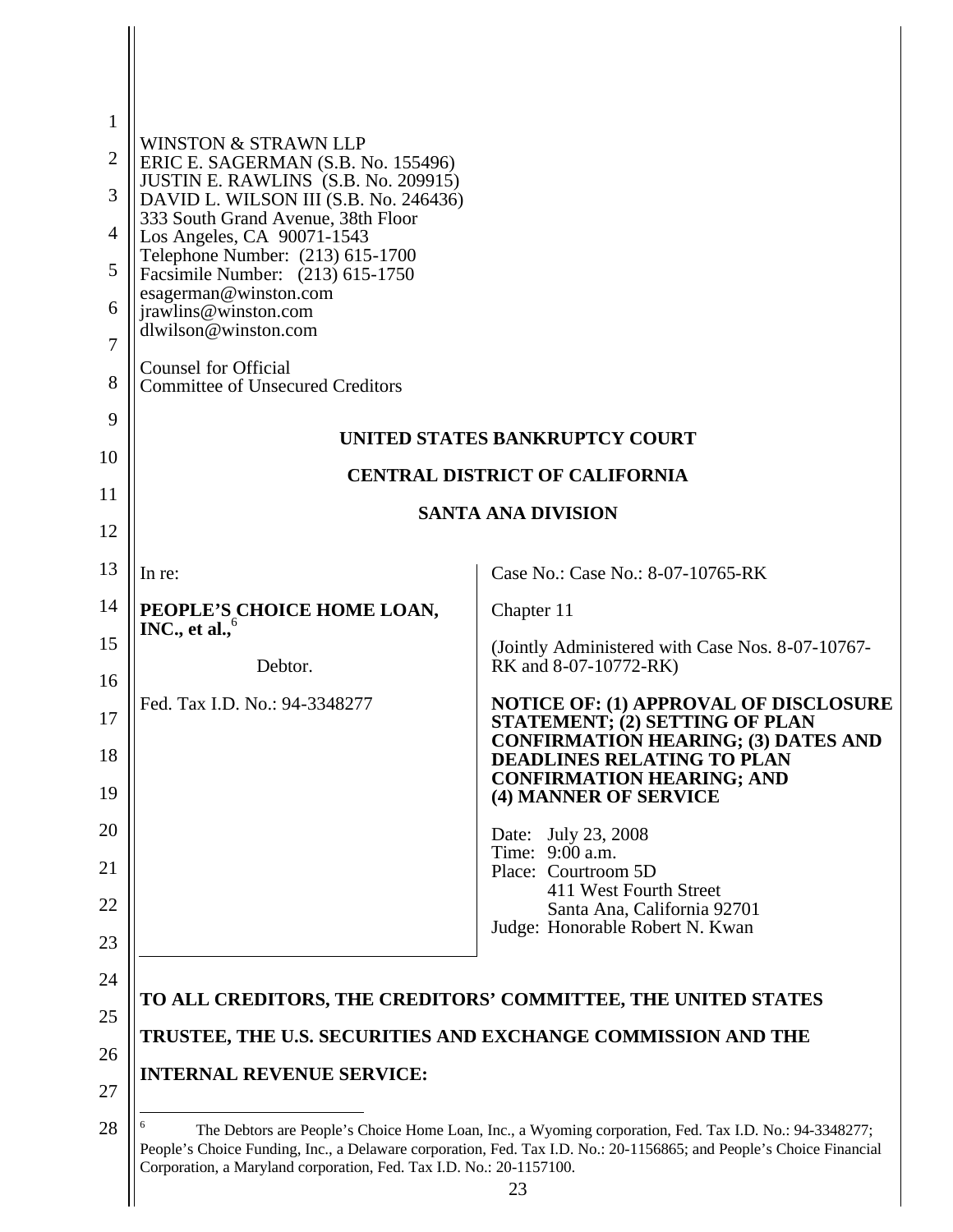2 3 4 5 6 7 8 9 10 11 12 13 14 15 16 17 18 19 20 21 22 23 24 25 26 27 28 24 Chapter 11 Plan dated April 21, 2008 (as amended, the "Disclosure Statement") of the Official Committee of Unsecured Creditors (the "Committee") of People's Choice Home Loan, Inc., a Wyoming corporation, People's Choice Funding, Inc., a Delaware corporation, and People's Choice Financial Corporation, a Maryland corporation, collectively debtors and debtors in possession (herein the "Debtors"), in conjunction with the Chapter 11 Plan dated April 21, 2008 (as amended, the "Plan"). The Court has set a hearing to consider confirmation of the Plan which will commence on July 23, 2008 at 9:00 a.m., in Courtroom 5D, 411 West Fourth Street, Santa Ana, California 92701. The Court has fixed July 3, 2008, as the last day for any interested party to file and serve on counsel for the Committee (at the address set forth in the upper left corner of the first page of this Notice) any opposition to confirmation of the Plan. Failure to timely file and serve an opposition may be deemed by the Court to be consent to confirmation of the Plan. The Court fixed July 17, 2008 as the last day for the Debtors to file and serve any reply to any opposition that is filed with respect to confirmation of the Plan. In order to be counted, all Ballots with respect to the Plan must be received by the Balloting Agent no later than the close of business on July 2, 2008 at 5:00 p.m. PT, at People's Choice Balloting Processing, c/o XRoads Case Management Services, PO Box 8901, Marina Del Rey, CA 90295, phone 888 781-6224. Ballots may be sent to People's Choice Balloting Processing, c/o XRoads Case management Services, 1821 E. Dyer Road, Santa Ana, CA 92705 via overnight or hand delivery. Along with this Notice, you are being sent a Ballot, the Disclosure Statement and the Plan. The Plan and the Disclosure Statement are also posted on the website of the Debtors' claims at www.xroadscms.net/peopleschoice. Dated: April \_\_, 2008 WINSTON & STRAWN LLP By Justin E. Rawlins Counsel for Official Committee of Unsecured Creditors of People's Choice Home Loan, Inc. et al.

1

**PLEASE TAKE NOTICE** that the Court has approved the Disclosure Statement Describing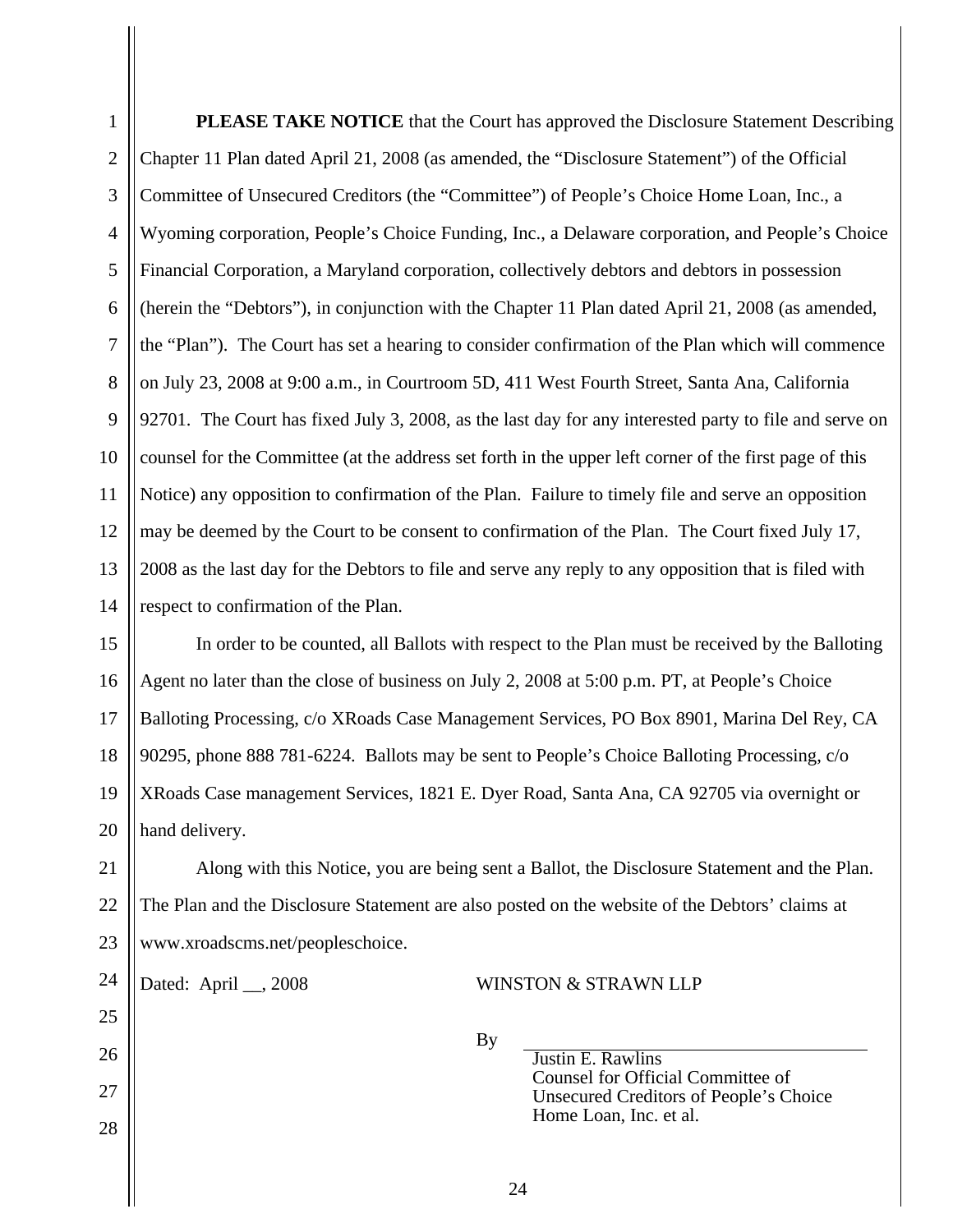| 1              | <b>PROOF OF SERVICE</b>                                                                                                                                                                                   |
|----------------|-----------------------------------------------------------------------------------------------------------------------------------------------------------------------------------------------------------|
| $\overline{2}$ | <b>STATE OF CALIFORNIA</b><br>SS                                                                                                                                                                          |
| 3              | <b>COUNTY OF LOS ANGELES</b>                                                                                                                                                                              |
| $\overline{4}$ | I am a resident of the State of California, over the age of eighteen years, and not a party to the within<br>action. My business address is Winston & Strawn LLP, 333 South Grand Avenue, 38th Floor, Los |
| 5              | Angeles, CA 90071-1543. On April 28, 2008, I served the within documents:                                                                                                                                 |
| 6              | ORDER APPROVING COMMITTEE'S DISCLOSURE STATEMENT,                                                                                                                                                         |
| 7              | FIXING VARIOUS DEADLINES RELATING TO PLAN                                                                                                                                                                 |
| 8              | <b>CONFIRMATION, APPROVING FORM OF BALLOT, SOLICITATION</b><br>LETTER, AND NOTICE, AND APPROVING MANNER OF SERVICE                                                                                        |
| 9              |                                                                                                                                                                                                           |
| 10             | (BY MAIL) By placing the document(s) listed above in a sealed envelope with<br>$\vert\mathbf{x}\vert$                                                                                                     |
| 11             | postage thereon fully prepaid, in the United States mail at Los Angeles, California<br>addressed as set forth below.                                                                                      |
| 12             | (BY NOTICE OF ELECTRONIC FILING) By causing to be served the document(s)                                                                                                                                  |
| 13             | listed above by means of electronic transmission of the Notice of Electronic Filing<br>through the Court's transmission facilities, for parties and/or counsel who are                                    |
| 14             | registered ECF Users.                                                                                                                                                                                     |
| 15             | (BY ELECTRONIC MAIL) By sending the document(s) in PDF Format via<br>$ \mathbf{x} $<br>electronic mail (e-mail) to the address(es) set forth below.                                                       |
| 16<br>17       | (BY FACSIMILE) By causing to be faxed the document(s) listed above from<br>X<br>facsimile machine $(213)$ 615-1750.                                                                                       |
| 18<br>19       | (BY PERSONAL SERVICE) By causing to be personally delivered the document(s)<br>listed above to the person(s) at the address(es) set forth below.                                                          |
| 20             | (BY OVERNIGHT DELIVERY) By causing the document(s) listed above to be                                                                                                                                     |
| 21             | delivered via overnight delivery (Federal Express) to the person(s) at the address(es)<br>set forth below.                                                                                                |
| 22             | (See attached Service List)                                                                                                                                                                               |
| 23             | I declare that I am employed in the office of a member of the bar of this court whose                                                                                                                     |
| 24             | direction the service was made.                                                                                                                                                                           |
| 25             | Executed on April 28, 2008, at Los Angeles, California.                                                                                                                                                   |
| 26             | /s/ Linda daSilva                                                                                                                                                                                         |
| 27             | Linda daSilva                                                                                                                                                                                             |
| 28             |                                                                                                                                                                                                           |
|                | 25                                                                                                                                                                                                        |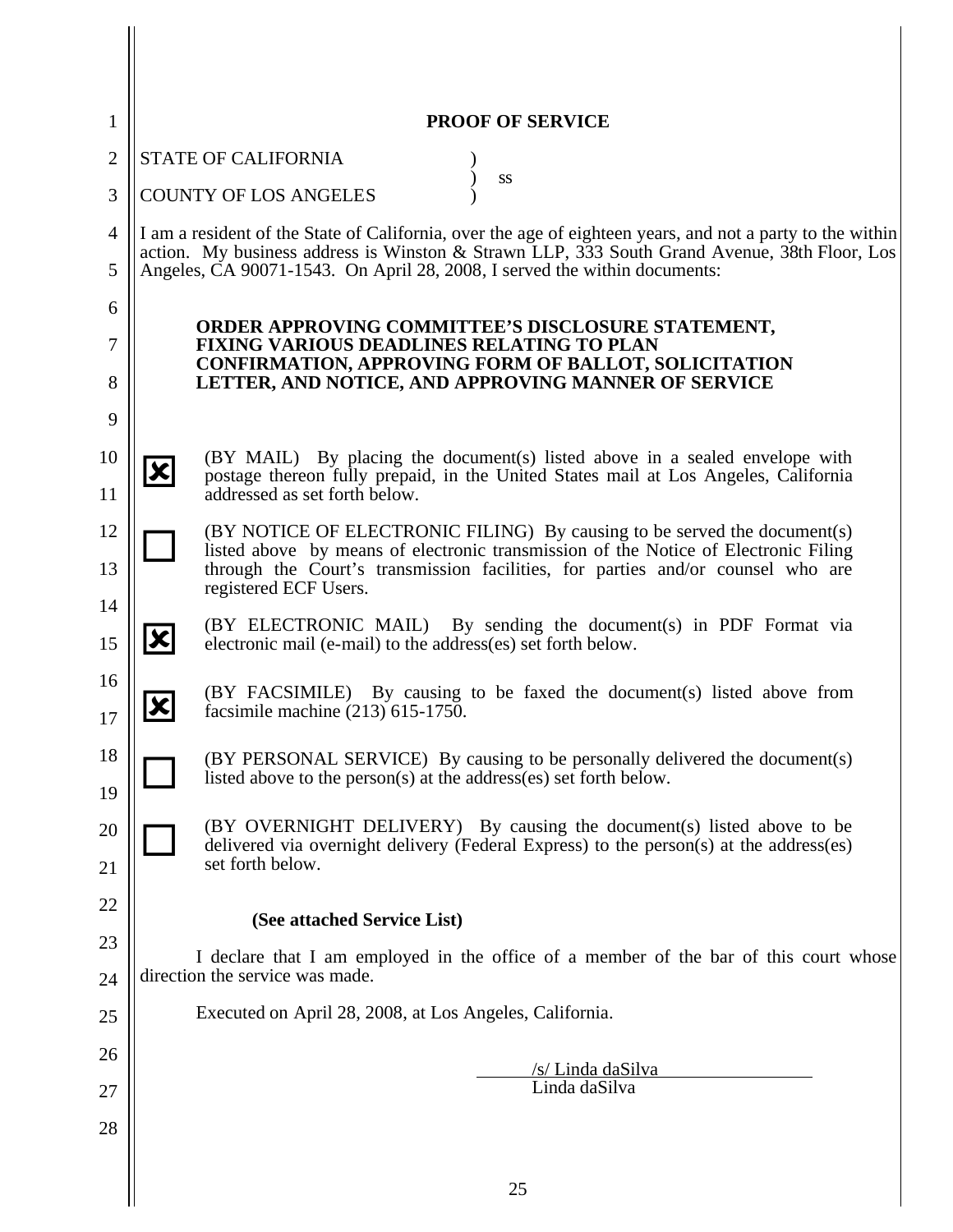| <b>SERVICE LIST</b>                                                                                                                                                                               |                                                                                                                                                          |  |
|---------------------------------------------------------------------------------------------------------------------------------------------------------------------------------------------------|----------------------------------------------------------------------------------------------------------------------------------------------------------|--|
| Debtor<br>People's Choice<br>c/o Matthew Kvarda<br><b>Chief Restructuring Officer</b><br>633 W. Fifth Street, Suite 2560<br>Los Angeles, CA 90071                                                 | Served Electronically, via Facsimile,<br>via U.S. Mail<br>Fax: (213) 330-2133<br>mkvarda@alvarezandmarsal.com                                            |  |
| Debtor<br>People's Choice Home Loan, Inc.<br>c/o Robert Harris<br>Acacia Research Corp.<br>500 Newport Center Dr., 7th Fl.<br>Newport Beach, CA 92660                                             | Served via Facsimile and U.S. Mail<br>Fax: (949) 480-8390                                                                                                |  |
| Debtor<br>David Cronenbold<br><b>Southland Title</b><br>7530 N. Glenoaks Blvd.<br>Burbank, CA 91504                                                                                               | Served via Facsimile and U.S. Mail<br>Fax: (818) 768-7792                                                                                                |  |
| <b>Attorneys for Debtors</b><br>Jeremy Richards; Jeffrey Dulberg;<br>Scotta McFarland<br>Pachulski Stang Ziehl & Jones LLP<br>10100 Santa Monica Blvd., 11th Fl.<br>Los Angeles, CA 90067-4100    | Served Electronically, via Facsimile,<br>via U.S. Mail<br>Fax: (310) 201-0760<br>jrichards@pszjlaw.com<br>jdulberg@pszjlaw.com<br>smcfarland@pszilaw.com |  |
| <b>United States Trustee</b><br>Nancy S. Goldenberg, Esq.<br>Office of the U.S. Trustee<br>411 W. Fourth Street, Ste. 9041<br>Santa Ana, CA 92701                                                 | Served Electronically, via Facsimile,<br>via U.S. Mail<br>Fax: (714) 338-3421<br>nancy.goldenberg@usdoj.gov                                              |  |
| <b>Attys. for Neil Kornswiet and Brad Plantiko</b><br>Frank A. Merola<br>Eve H. Karasik/Eric Goldberg<br>Stutman, Treister & Glatt<br>1901 Avenue of the Stars, 12th Fl.<br>Los Angeles, CA 90067 | Served Electronically, via Facsimile,<br>via U.S. Mail<br>Fax: (310) 228-5788<br>fmerola@stutman.com<br>ekarasik@stutman.com<br>egoldberg@stutman.com    |  |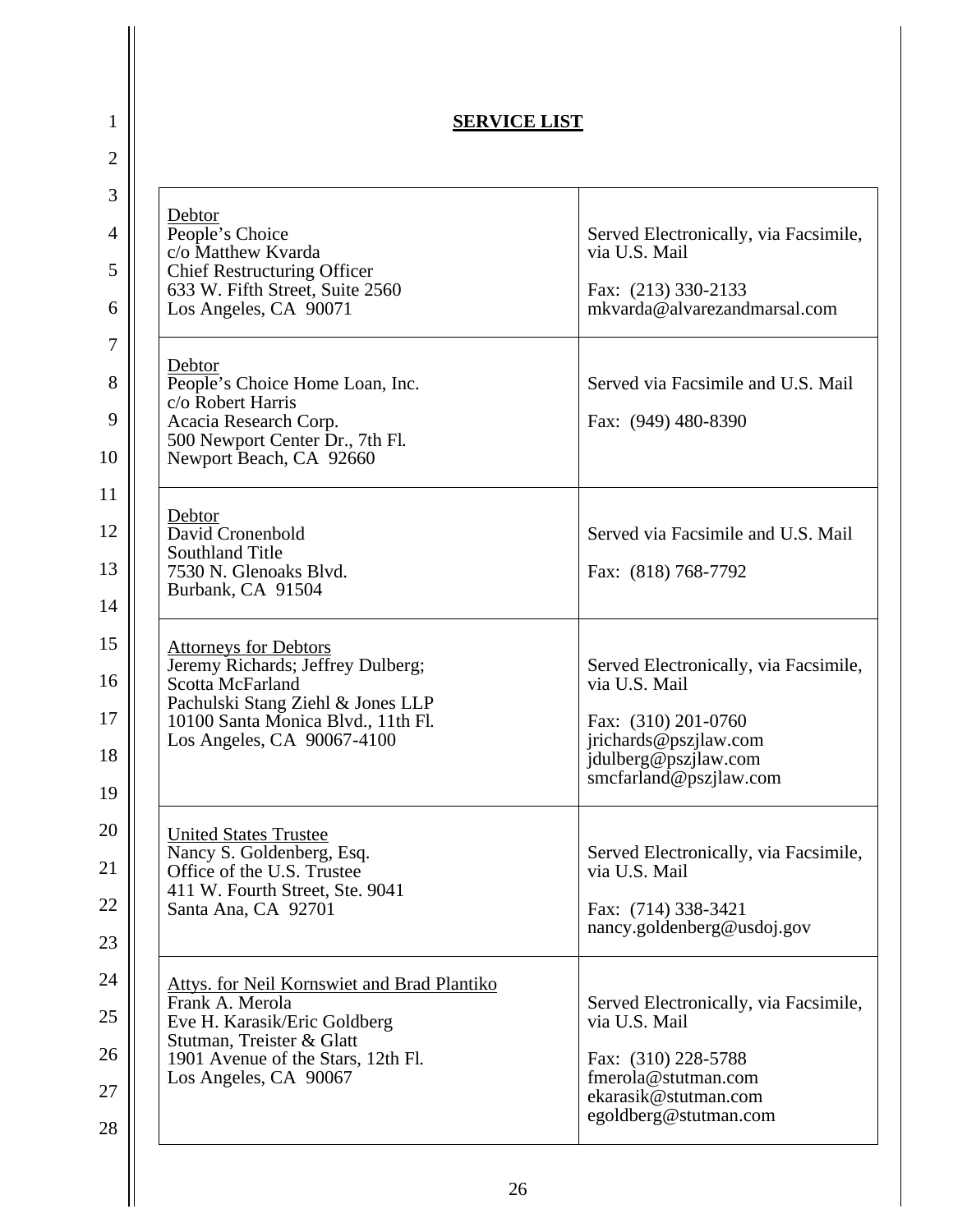| <b>Attys. for Neil Kornswiet</b><br>D.M. ("Chip") Rawlings, Esq.                                                                                                                                            | Served Electronically, via Facsimile,                                                           |
|-------------------------------------------------------------------------------------------------------------------------------------------------------------------------------------------------------------|-------------------------------------------------------------------------------------------------|
| Quinn Emanuel Urquhart Oliver & Hedges<br>865 S. Figueroa St., 10th Fl.<br>Los Angeles, CA 90017                                                                                                            | via U.S. Mail<br>Fax: (213) 443-3100<br>chiprawlings@quinnemanuel.com<br>dmrawlings@verizon.net |
| Attys. for the United States of America<br>Thomas P. O'Brien, U.S. Atty.<br>Sandra R. Brown, Assistant U.S. Atty.<br>Chief, Tax Division<br>300 N. Los Angeles St., Rm. 7211<br>Los Angeles, CA 90012       | Served via U.S. Mail                                                                            |
| Attys. for the United States of America<br>Willis B. Douglass                                                                                                                                               | Served via Facsimile and U.S. Mail                                                              |
| Special Assistant U.S. Atty.<br>24000 Avila Road, Suite 4404<br>Mail Stop 8800<br>Laguna Niguel, CA 92677                                                                                                   | Fax: (949) 360-2675                                                                             |
| Attorney General<br>United States Department of Justice<br>Tax Division - Attn: Mr. Richard R. Ward<br>P.O. Box 683<br><b>Ben Franklin Station</b><br>Washington, DC 20044                                  | Served via U.S. Mail                                                                            |
| <b>Office of the United States Attorney</b><br>United States Attorney's Office<br>Tax Division - Attn: Ms. Sandra R. Brown<br>Federal Bldg., Rm. 7516<br>300 N. Los Angeles Street<br>Los Angeles, CA 90012 | Served via U.S. Mail                                                                            |
| <b>IRS</b><br><b>Internal Revenue Service</b><br>Insolvency Group 3 Mailstop 5503<br>24000 Avila Road<br>Laguna Niguel, CA 92677                                                                            | Served via U.S. Mail                                                                            |
| <b>IRS</b><br><b>Internal Revenue Service</b><br>P.O. Box 21126<br>Philadelphia, PA 19114                                                                                                                   | Served via U.S. Mail                                                                            |
| United States Department of Justice,<br><b>Tax Division</b><br>Civil Trial Section, Western Region<br>P.O. Box 683<br><b>Ben Franklin Station</b><br>Washington, DC 20044                                   | Served via U.S. Mail                                                                            |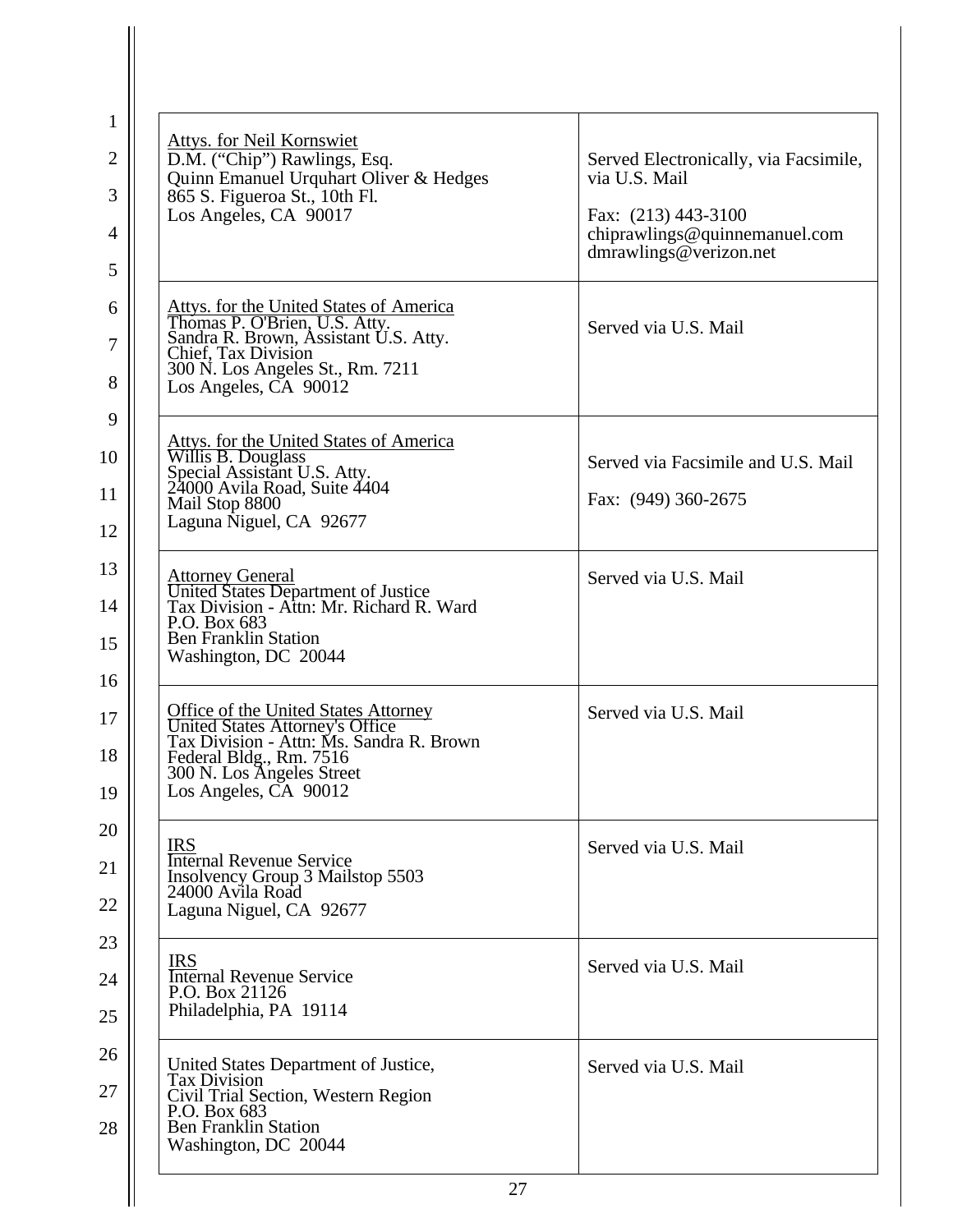| United States Attorney's Office<br>Tax Division<br>Federal Bldg., Rm. 7211<br>300 N. Los Angeles St.<br>Los Angeles, CA 90012       | Served via U.S. Mail                                   |
|-------------------------------------------------------------------------------------------------------------------------------------|--------------------------------------------------------|
| Securities Exchange Commission<br>Securities Exchange Commission<br>5670 Wilshire Boulevard, 11th Fl.<br>Los Angeles, CA 90036-3648 | Served via U.S. Mail                                   |
| Attys. for Wachovia Capital<br>Leib M. Lerner, Esq.<br>5455 Wilshire Blvd., Ste. 2124<br>Los Angeles, CA 90036                      | Served Electronically, via Facsimile,<br>via U.S. Mail |
|                                                                                                                                     | Fax: (323) 297-4818<br>leib@lmlpc.com                  |
|                                                                                                                                     |                                                        |
|                                                                                                                                     |                                                        |
|                                                                                                                                     |                                                        |
|                                                                                                                                     |                                                        |
|                                                                                                                                     |                                                        |
|                                                                                                                                     |                                                        |
|                                                                                                                                     |                                                        |
|                                                                                                                                     |                                                        |
|                                                                                                                                     |                                                        |
|                                                                                                                                     |                                                        |
|                                                                                                                                     |                                                        |
|                                                                                                                                     |                                                        |
|                                                                                                                                     |                                                        |
|                                                                                                                                     |                                                        |
|                                                                                                                                     |                                                        |
|                                                                                                                                     |                                                        |
|                                                                                                                                     |                                                        |